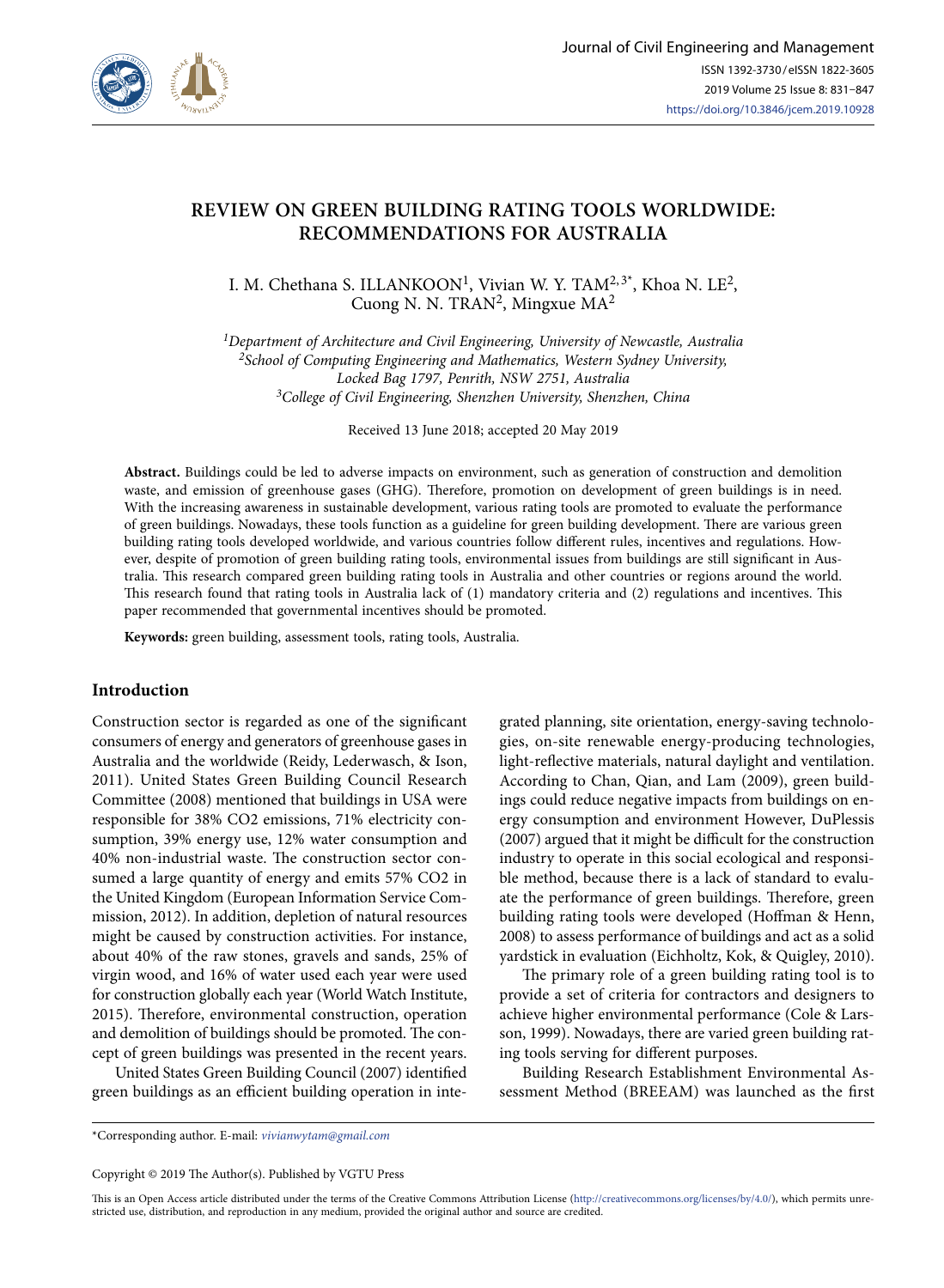rating tool (Building Research Establishment Environment Assessment Method [BREEAM], 2015). Moreover, the most widely one at present was introduced by the United States Green Building Council (USGBC), named Leadership in Energy and Environmental Design (LEED) (United States Green Building Council, 2015b). LEED is accepted and used in various countries with 1.85 million square feet of construction space certifying every day (United States Green Building Council, 2015c). Green building rating tools such as Comprehensive Assessment System for Building Environmental Efficiency (CASBEE) in Japan, Green Mark in Singapore were discussed and evaluated widely (Crawley & Aho, 1999; Gowri, 2004; Haapio & Viitaniemi, 2008; Reed, Wilkinson, Bilos, & Schulte, 2011). In Australia, Green Star, Building sustainability index (BASIX) and nationwide house energy rating scheme (NatHERs) are supported and used by authority.

There are numerous researches focusing on the comparison of different rating tools. Mattoni et al. (2018) compared five green building rating tools, including CASBEE, Green Star, BREEAM, LEED and ITACA. Similarly, Doan et al. (2017) analyzed the differences and similarities among BREEAM, LEED, CASBEE and Green Star (New Zealand). Suzer (2015) compared LEED with BREEAM, SBTool, CASBEE, and Green Star. Asdrubali, Baldinelli, Bianchi, and Sambuco (2015) evaluated LEED and ITACA based two residential buildings.

Since various rating tools are introduced for green building development, a green building should be designed and constructed based on the selected green building rating tool. Furthermore, financial incentives are provided to trigger the tendency to green buildings in certain countries. However, certain countries perform well in green building development, while others are not. According to Organisation for Economic Co-operation and Development [OECD] (2015), Australia is one of the top ten greenhouse gas emitting countries. In order to alleviate this issue, Green Building Council of Australia [GBCA] (2015a) allocates 20% of weightage for greenhouse gas reduction in green buildings when evaluating green buildings, which represents that if individuals aim to obtain a Green Star certification, requirements on GHG reduction shall be fulfilled.

He, Kvan, Liu, and Li (2018) evaluated a green building with a green star certification in Australia by LEED and recommended further improvements to achieve higher scores in LEED, because there are more requirements in LEED compared to Green Star. Therefore, the same building is evaluated based on different rating tools, and different results might be derived. Therefore, reviewing various green building rating tools provides possibility to identify the varied requirements and thus enhance the performance of the green buildings.

GHG emissions from manufacturing and construction industry had increase up to 22% in 2015. Moreover, construction industry is the second largest contributor to Australia's economy, which accounts for approximately 8% of GDP. Since 1990, there is a steady growth in the construction industry (Department of the Environment and Energy, Government of Australia, 2017c). However, increase in GHG emissions would be resulted by the steady growth of construction industry. Therefore, improvement in these green building rating tools and effective development of green buildings are in need. This paper aims to review the green building rating tools, and further provides recommendations for the green building development in Australia.

### **1. Classification of green building rating tools**

There are various rating tools on green buildings, which are developed by different organizations and assess a building from environmental, social and economic perspectives. According to Baumann, Boons, and Bragd (2002), these tools could be categorised into six categories, including frameworks, analytical tools, checklists and guidelines, software and expert systems, and rating, ranking and organising tools. [Figure 1](#page-2-0) represents this classification.

From Figure 1, rating tools belong to the category of frameworks and checklists could provide basic knowledge of green buildings to their users. In addition, categories of analytical tools, software and expert systems, and rating and ranking tools are complex in nature. Moreover, Fenner and Ryce (2008) illustrated that environmental assessment tools can be classified into three types: 1) knowledge-based type which could serve as referential materials for designers; (2) performance-based type which use life-cycle impact assessment and simulation tools for calculations, such as energy consumption, lighting and indoor air quality; and (3) building rating type which is a credit rating calculator to assist designers in identifying design criteria and in documenting proposed design performance. Furthermore, categories of frameworks, checklists and guidelines on green buildings are included in environmental assessment tools of knowledge-based type. For instance, *ISO 15686-5:2017: Building and construction assets – service life planning – Part 5: Life cycle costing could be classified as a knowledge-based type for the life-cycle calculation* (International Standards Organisation [ISO], 2017). The performance-based type includes analytical and software and expert system rating tools. For example, software packages such as SimaPro and GaBi could be identified as a performance-based type. Finally, the category of rating, ranking and organising tools ranks the 'greenness' of buildings by stars or levels of certification. Green Star Design and As Built version 1.1 is an example as a rating tool. Furthermore, three steps are included in the rating process: 1) classification which refers to expectations of environmental changes and investigates inputs and outputs; 2) characterization which identifies the impacts from each input and output; and 3) valuation by weighting the impacts (Awadh, 2017; Fenner & Ryce, 2008). For example, nine key criteria are listed in Green Star Design and As Built version 1.1, which identify the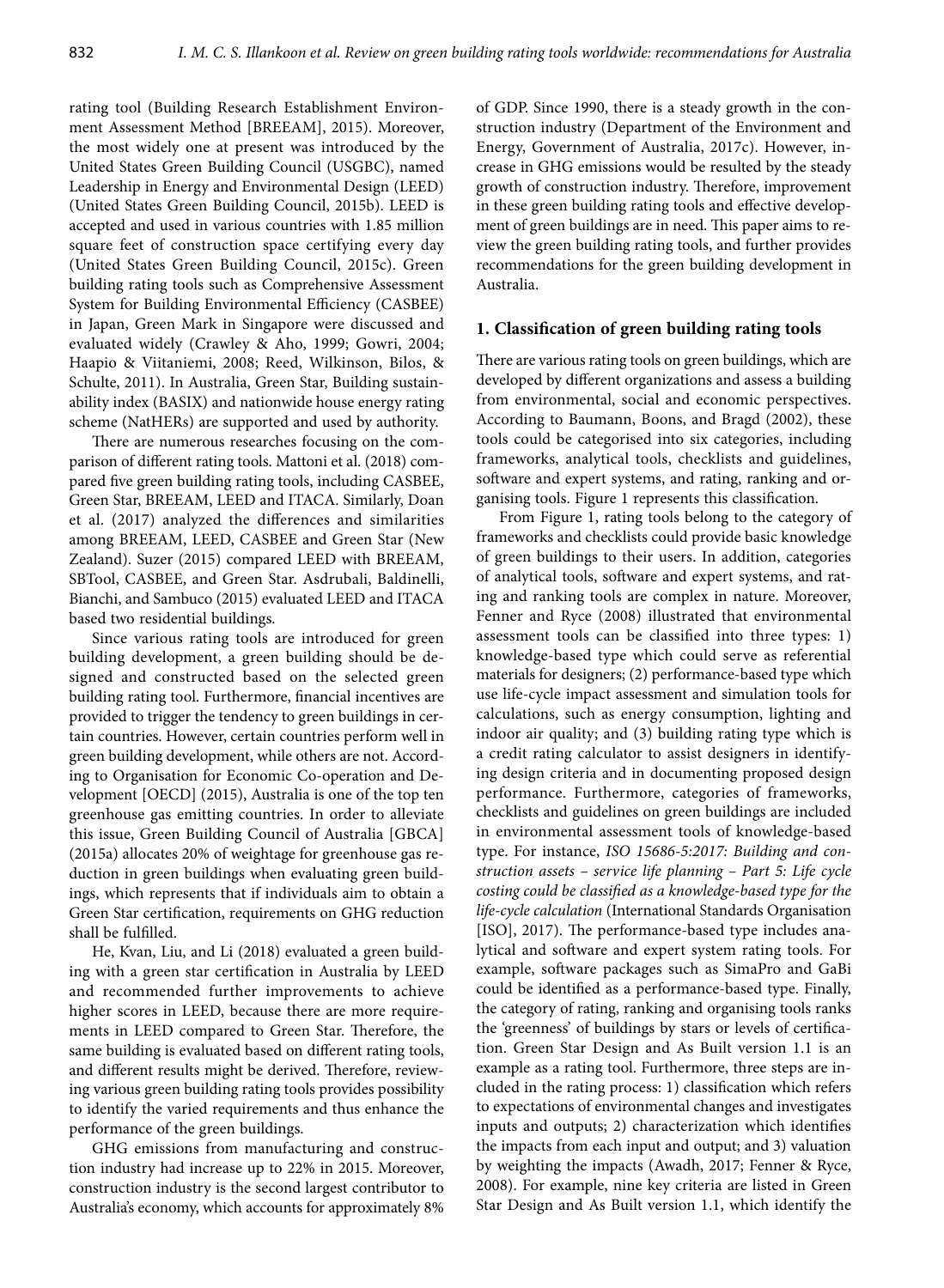

Figure 1. Classification of green building rating tools

impacts. According to Seo, Tucker, Ambrose, Mitchell, and Wang (2005), rating tools could provide indicators on quantitative performance to assist decision-making on designs. Additionally, performance levels of buildings are measured by stars in Australian context.

Categories of frameworks and checklists are usually used for rating and analysis. Furthermore, many researches had been carried out by using analytical tools, such as SimaPro (Geng et al., 2017; Ness, Urbel-Piirsalu, Anderberg, & Olsson, 2007; Pieragostini, Mussati, & Aguirre, 2012; Rebitzer et al., 2004; Saibuatrong, Cheroennet, & Suwanmanee, 2017). In Australia, assessment tools give a quantitative output to support decision making among alternatives. In addition, the rating type illustrates the performance based on agreed standards. This research considers the "rating tools" that measures the performance of the green buildings based on set criteria and standards.

There are varied green building rating tools developed by different countries, the aiming to reduce adverse impacts on environment during both construction and management phases (Asdrubali et al., 2015). Usually, the contents of those tools include considerations on environmental issues, and cover different phases in the life cycle of a building. Different tools are used to assess different buildings types (residential or office building), which <span id="page-2-0"></span>could be used globally. Therefore, selection of rating tools would be significantly important (Haapio & Viitaniemi, 2008). When developing a green building rating tool, environmental quality of buildings should be taken into considerations during design and construction phases (Kohler, 1999). The performance criteria on design must be verified during the construction and commissioning (Kohler, 1999). In order to reduce the adverse impact on the environment from buildings, environmental assessments should be carried out from the initial design stage of a project (Crookes & de Wit, 2002).

Related stakeholders might have different interests. For instance, a building owner might expect the increase of its price, whereas occupants might concern the indoor air quality, residential comfort, and safety issues (Ding, 2008). Therefore, using a single method to assess a building might not satisfy all the demands from its users. However, an ideal environmental green building rating tool would include all the requirements from related parties (Ding, 2008).

During the last decades, voluntary approaches and financial initiatives have been increasingly promoted in the construction sector to improve environmental performance (United Nations, 2004). Nowadays, there are many green building rating tools developed, launched and ac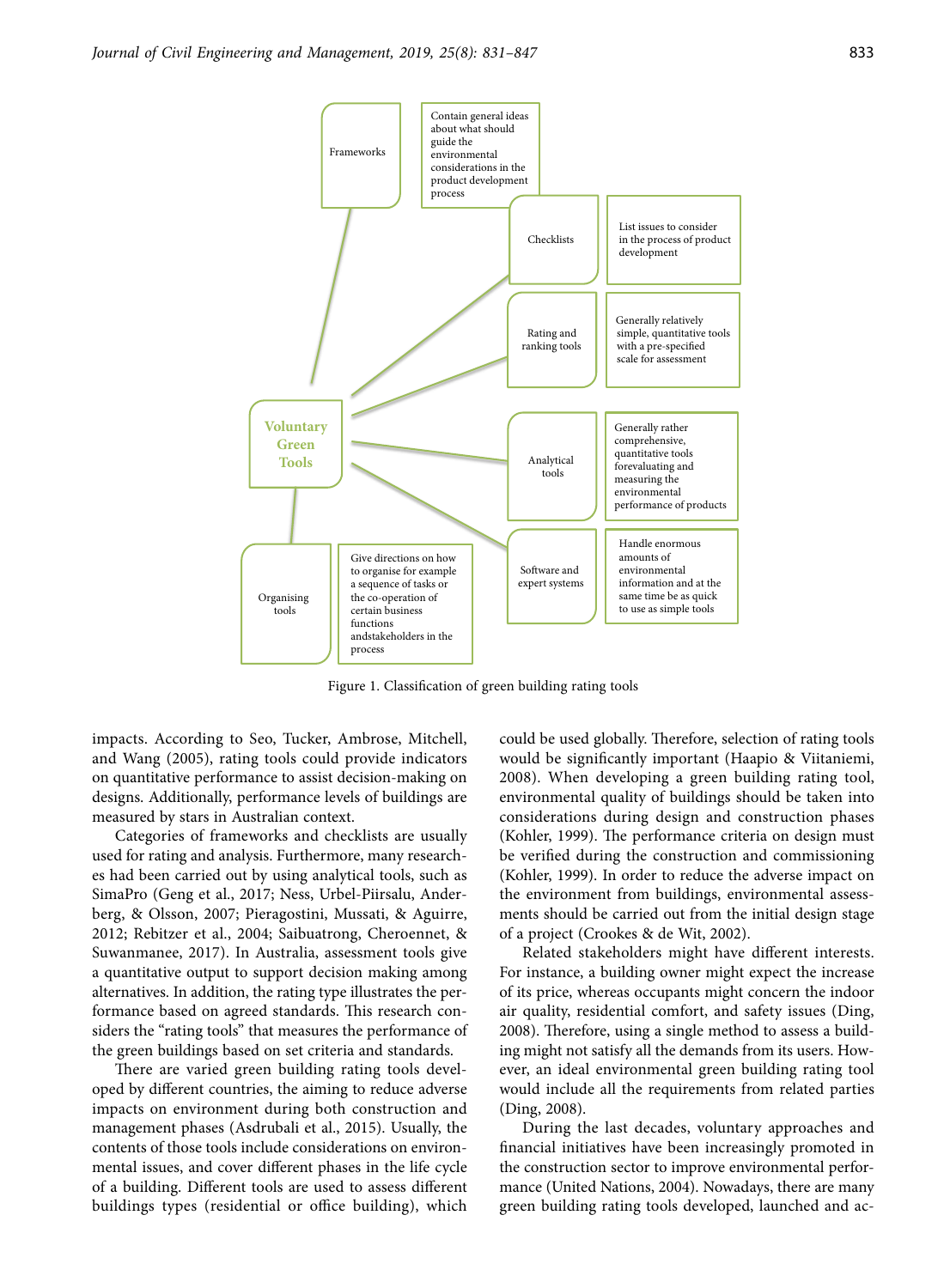cepted by the public. They are widely used to assess the performance of green buildings worldwide (Asdrubali et al., 2015; Cole, 2005; Ding, 2008; Forsberg & Von Malmborg, 2004; Gowri, 2004; Haapio & Viitaniemi, 2008; Reed et al., 2011). Therefore, it is necessary to identify the green building rating tools around the world.

### **2. Research methodologies**

World Green Building Council is one international organisation with a network of national green building councils in more than hundred countries, who influences the green building market significantly (World Green Building Council [WGBC], 2018). With one hundred thousand buildings and almost one billion square metres of green building space registered, the strong global network of world green building council is a significant force in social and environmental changes (WGBC, 2018).

There are three different kinds of membership in WGBC: established green building councils, emerging green building councils and prospective green building councils. According to WGBC (2018), an established green building council is stable and national positioning. An emerging green building council would develop its organisation where it is operational, providing with various programmes and financial initiatives. In addition, a prospective green building council would bring together a robust group of founding members, develop a strategic plan for further development and operation as a legal entity (WGBC, 2018).

Countries with established green building councils would establish a stable and integrated functional system to evaluate and develop green buildings. However, the development of green buildings in the countries with emerging and prospective green building councils is at the initial stages. The research and analysis on these countries might fail to provide a significant reference value to further study in green building development. Therefore, countries with established green building councils are selected in this study. Furthermore, the green building rating tools used by established green building councils are listed in Table 1.

Based on Table 1, there are five major geographical areas. Each of these areas uses different rating tools based on different conditions. Therefore, a thorough investigation on each region is carried out. There are certain green building rating tools which are not widely used and are not published by an established green building council in the region. For instance, GSAS (Global Sustainability Assessment System) is a green building rating tool which is developed in Qatar. According to the WGBC (2018), Qatar has an emerging green building council, and this tool is not widely used within the region. Similarly, there are many countries with emerging green building councils. Several green building rating tools are not commonly used. Therefore, those rating tools are not included in this study. However, there are certain countries with established green building councils, but tools such as LEED

are more commonly used compared with tools developed in the specific countries. For example, in UAE, 'Estidama' is used in many government projects. However, the most commonly used rating tool is LEED. Under such circumstances, the more widely used tools, such as LEED are taken into consideration in this research. Consequently, there are 27 countries with established green building councils (WGBC, 2018). These selections are discussed in detail in the following sections. After analysing the green building rating tools and relevant incentives schemes in selected countries, this study will investigate and compare the green building assessment tools and incentive schemes in Australia and other five regions.

#### **2.1. American region**

Based on Table 1, American region includes seven countries: Argentina, Canada, Brazil, Chile, Colombia, Peru and United States. LEED is used as a major green building rating tool in all these countries. Although that Alta Qualidade Ambiental (AQUA) process is used in Brazil, LEED is used by most users (Gomes, Silva, Lamberts, Takaoka, & Ilha, 2008). In July 2013, the number of projects registered amounted to 769 (over 33 million m² undergoing certification), with 109 certified in LEED (Ernst & Young Global Limited & Green Building Council Brazil, 2013). There are eight main criteria to evaluate green buildings in LEED, including location and transport, sustainable sites, water efficiency, energy and atmosphere, material and resources, indoor environmental quality (IEQ), regional priority and innovation. Additionally, in LEED, one credit point is allocated to the cost of green buildings, while the cost is not taken into consideration in many rating tools (Gan, Zuo, Ye, Skitmore, & Xiong, 2015).

According to Matisoff, Noonan, and Flowers (2016), green building policies in United States require LEED certification or equivalent design and performance in construction sector. In addition, these requirements often apply to government buildings. Despite of this, five states in United States offer limited grants to cover certification costs, while ten states offer tax deductions for certifying firms (Matisoff et al., 2016). Some local governments in the United States enact various innovative policies and incentives to promote green buildings, including property tax reassessment moratoriums, green funds, parking incentives, electric bill discounts and green roof mandates (Matisoff et al., 2016).

#### **2.2. European region**

European countries, such as Croatia, France, Germany, Netherlands, Poland, Spain, Sweden, Turkey and United Kingdom have established green building councils (Table 1). In Europe, there are five green building rating tools being widely used, including LEED, BREEAM, DGNB in Germany, VERDE in Spain and Haute Qualité Environnementale (HQE) in France. While DGNB, VERDE and HQE are established tools, they are illustrated in German,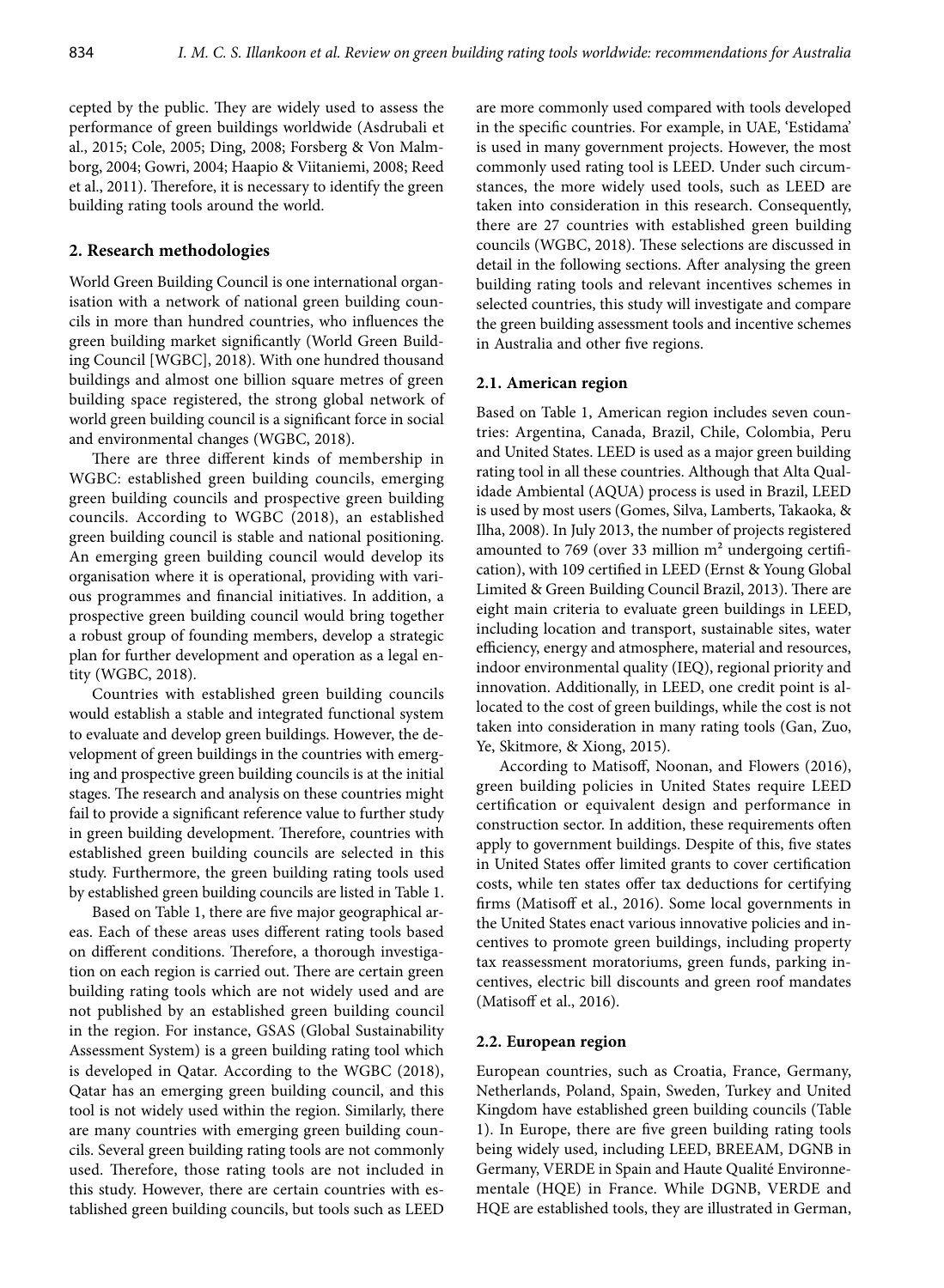| Country           | Region                                 | Name of the green<br>building council (GBC)     | Green building rating tool                                                                                         |
|-------------------|----------------------------------------|-------------------------------------------------|--------------------------------------------------------------------------------------------------------------------|
| Argentina         | America                                | Argentina GBC                                   | <b>LEED</b>                                                                                                        |
| Australia         | Asia-Pacific                           | <b>GBC</b> Australia                            | Green Star                                                                                                         |
| Brazil            | America                                | GBC Brazil                                      | <b>LEED</b><br>Alta Qualidade Ambiental (AQUA)                                                                     |
| Canada            | America                                | Canada GBC                                      | LEED Canada<br>Green Globes                                                                                        |
| Chile             | America                                | Chile GBC                                       | <b>LEED</b>                                                                                                        |
| Chinese<br>Taipei | Asia-Pacific                           | Taiwan GBC                                      | EEWS (Ecology, Energy saving, Waste and Health)<br><b>LEED</b>                                                     |
| Columbia          | America                                | Columbia GBC                                    | Selo Ambiental Colombiano para las Edificacionis (SACE)<br>[Colombian Environmental Seal for Sustainable Building] |
| Croatia           | Europe                                 | Croatia GBC                                     | <b>LEED</b><br><b>BREEAM</b><br>DGNB (Deutsche Gesellschaft fur Nachchaltiges Bauen)                               |
| France            | Europe                                 | France GBC                                      | HQE (Haute Qualité Environnementale)                                                                               |
| Germany           | Europe                                 | German Sustainable<br><b>Building Council</b>   | <b>DGNB</b><br><b>BREEAM</b> Germany                                                                               |
| Hong Kong         | Asia-Pacific                           | Hong Kong GBC                                   | BEAM Plus (Building Environmental Assessment Method)                                                               |
| India             | Asia-Pacific                           | Indian GBC                                      | IGBC (Indian Green Building Council) Rating<br><b>LEED</b>                                                         |
| Japan             | Asia-Pacific                           | Japan Sustainable<br><b>Building Consortium</b> | CASBEE (Comprehensive Assessment System Built Environment<br>Efficiency)                                           |
| Jordan            | MENA (Middle East<br>and North Africa) | <b>Jordan GBC</b>                               | <b>LEED</b>                                                                                                        |
| Malaysia          | Asia-Pacific                           | Malaysia Green Building<br>Confederation        | Green Building Index                                                                                               |
| Netherlands       | Europe                                 | Dutch GBC                                       | <b>BREEAM</b>                                                                                                      |
| New Zealand       | Asia-Pacific                           | New Zealand GBC                                 | Green star adapted from Green Star Australia)                                                                      |
| Peru              | America                                | Peru GBC                                        | <b>LEED</b>                                                                                                        |
| Poland            | Europe                                 | Polish GBC                                      | <b>LEED</b><br><b>BREEAM</b>                                                                                       |
| Singapore         | Asia-Pacific                           | Singapore GBC                                   | Green Mark                                                                                                         |
| South Africa      | Africa                                 | GBC South Africa                                | Green Star SA (adapted from Green Star Australia)                                                                  |
| Spain             | Europe                                 | GBC Espana                                      | VERDE (Green)(From SB Tool)<br><b>BREEAM</b><br><b>LEED</b>                                                        |
| Sweden            | Europe                                 | Sweden GBC                                      | <b>BREEAM SE (Swedish version)</b><br><b>LEED</b>                                                                  |
| Turkey            | Europe                                 | Turkish GBC                                     | <b>BREEAM</b><br><b>LEED</b><br>$\rm DGNB$                                                                         |
| <b>UAE</b>        | <b>MENA</b>                            | Emirates GBC                                    | LEED<br><b>BREEAM</b><br>ESTIDAMA (Sustainability)                                                                 |
| UK                | Europe                                 | UK GBC                                          | <b>BREEAM</b>                                                                                                      |
| <b>USA</b>        | America                                | <b>US GBC</b>                                   | <b>LEED</b><br>Green Globes                                                                                        |

|  | Table 1. Green building rating tools in different countries |  |  |  |  |
|--|-------------------------------------------------------------|--|--|--|--|
|--|-------------------------------------------------------------|--|--|--|--|

Spanish and French. BREEAM is widely used in Europe, which includes ten criteria: management, health and wellbeing, energy, transport, water, material, waste, land use and ecology, pollution and innovation.

Apart from the rating tools on green buildings, there is a wide variety of incentives introduced in Europe to stimulate promotion of green buildings. These incentives could be categorised into three types: 1) financial and fiscal incentives; 2) economic incentives; and 3) promotion and awareness incentives. According to Brilhante and Skinner (2015), the key strategy in European Union (EU) is to regard energy efficiency as a compulsory aspect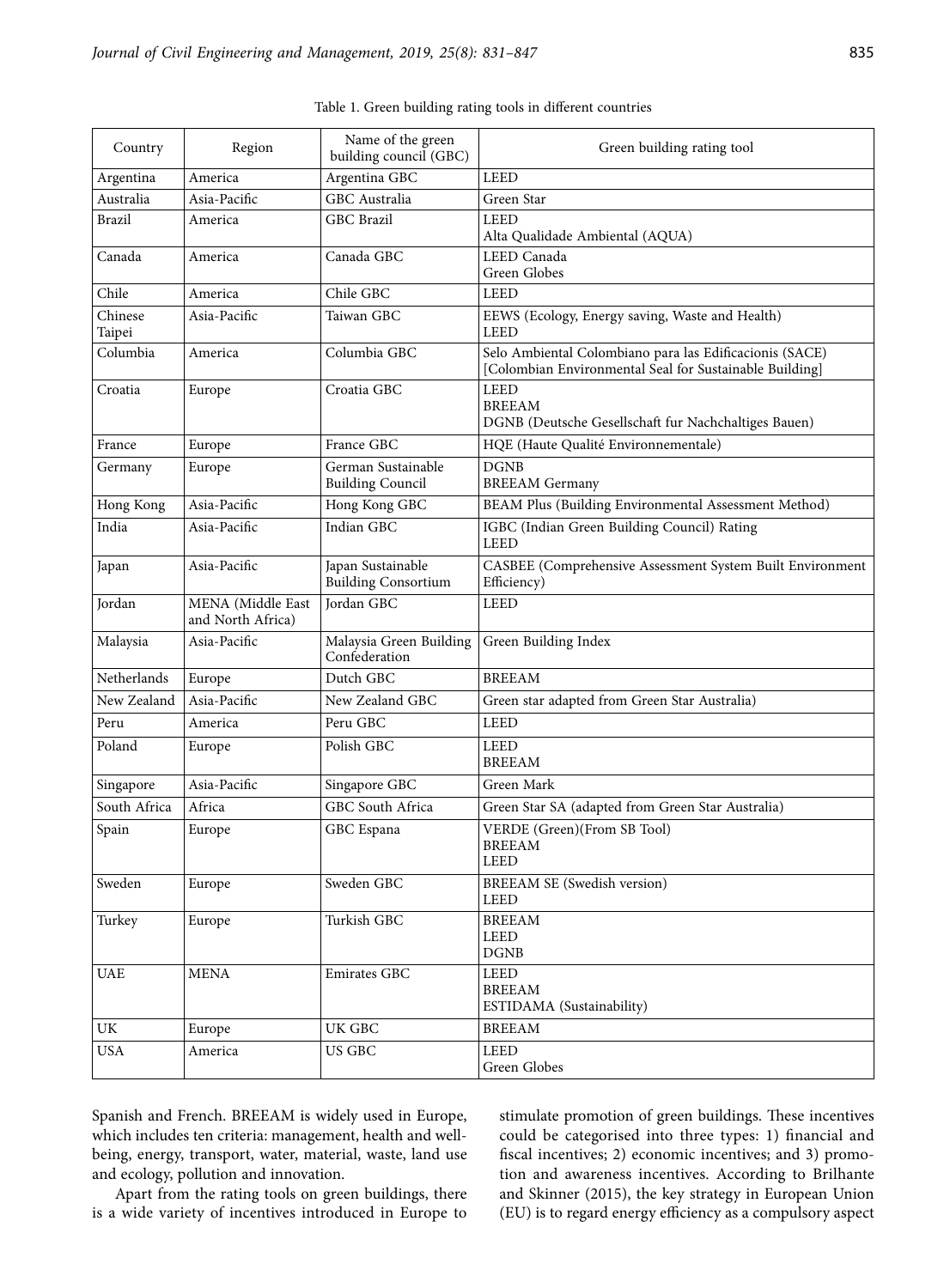which should be considered in all national building codes. Cansino, Pablo-Romero, Román, and Yñiguez (2010) illustrated that tax incentives together with promotions, such as quota obligations and price regulation are enacted in 27 members in European Union. Furthermore, an exemption on payments of electricity use when the electricity is generated from renewable energy sources is provided to few countries, such as Germany, Romania, Slovak Republic, Denmark, Sweden and Poland (Cansino et al., 2010). In addition, tax incentives in personal income are available in Belgium, France, Czech Republic and Luxembourg (Cansino et al., 2010).

According to International Labour Organisation, European Union, and International Institute of Labor Studies (2014), environmental taxes and charges are the most widely used instruments to promote green policies in the European Union. Subsidies and tax deductions have been granted for energy efficiency enhancement in various fields, including buildings.

# **2.3. Asia-Pacific region**

There are numerous green building rating tools launched by respective green building councils in the Asia-Pacific region (Table 1). Australia, Taiwan, Hong Kong, India, Japan, Malaysia, New Zealand and Singapore represent Asia-Pacific region. Green Building Council in New Zealand adapted Green Star from Australia, and started to use the tool since 2007 (New Zealand Green Building Council, 2015). LEED is used as one vital rating tool in India and Taiwan. In addition, India and Taiwan are also included in the top ten countries or regions who use LEED with largest certified areas, with 13.24 million gross square metres (GSM) and 3.84 million GSM respectively (United States Green Building Council, 2015a). However, commencing from 1 July 2014, projects in India aspiring for LEED certification are required to register with IGBC. Moreover, "LEED India" projects which are already registered with IGBC before July 2014, could only continue using IGBC certification till June 2018 (Indian Green Building Council, 2014).

Energy efficiency, water efficiency, environmental performances, IEQ and other green features are considered in Green Mark rating tool. Moreover, Green Building Index also takes energy efficiency, indoor environment quality, sustainable site planning and management, material and resources, water efficiency and innovation into account. 6 criteria are listed in BEAM Plus from Hong Kong, including site aspects, material aspects, energy use, water use, indoor environment quality and innovation and additions. Sustainable architecture and design, site selection and planning, water conservation, building material and resources, indoor environment quality and innovation are considered in IGBC. CASBEE from Japan is different from other rating tools used in the Asia-Pacific region (Gan et al., 2015). Two types are included in this rating tool, such as Built Environmental Quality (Q) and Built Environmental Load (L). Targets of energy efficiency, resource efficiency, local environment and indoor environment are re-categorised under the Q and L types (Comprehensive Assessment System for Built Environment Efficiency [CASBEE], 2015).

According to Ernest & Young (2017), Malaysian government introduced tax incentives for green technologies to develop and strengthen green technologies. Moreover, there are four types of tax incentives: 1) tax incentives for the use of energy from renewable resources; 2) tax incentives for energy conservation; 3) income tax stamp-duty incentives for GBI certified building; and 4) Feed-in Tariff system (Hashim, Zakaria, Ahzahar, Yasin, & Aziz, 2016).

In order to maintain Singapore's image as a "city in a garden", Singapore government introduced 35 funding and incentive schemes related to energy efficiency and clean energy, green buildings and construction, water and environmental technologies, green transport and shipping, waste minimisation, environmental initiatives, and capability development (Tray, 2017).

# **2.4. Middle Eastern and North African region**

Middle Eastern and North African region, Jordan and Unites Arab Emirates (UAE) are using LEED as their major green building rating tool, while Estidama is also used as the most significant green building rating tool in UAE. According to United States Green Building Council (2015a), UAE has 3.13 million GSM of certified space, and is one of top ten countries with LEED certificated areas. Separate green building regulations are applied to government buildings in Dubai and UAE, which would enforce industry wide (Salama & Al-Saber, 2013).

# **2.5. South African region**

In South Africa, Green Star from Australia is used as the major green building rating tool (Green Building Council of South Africa, n.d.; New Zealand Green Building Council, 2015). South Africa Bureau of Standards (SABS) developed a set of standards to provide a framework for energy-efficiency, and minimum requirements for best practice of green buildings (Gunnel, 2009). Sustainable building assessment tool (SBAT) is another green building rating tool used in South Africa (Gibberd, 2008). Although Green Star is designed to recognise leadership at the upper end of the green scale rather than functioning as a regulation, governments encourage the use of this tool (Gunnel, 2009). Green Building Council in South Africa supports not only the use of Green Star and also other four tools (Green Building Council of South Africa, 2018), including: 1) "EDGE" which focuses on carbon emission and reduction, water savings, and a lower cost of living in residential buildings; 2) "Energy Water Performance v1" which provides benchmarks for the energy and water consumption in existing buildings; and 3) "Net Zero" which investigates carbon, water, waste and ecology. However, all the four rating tools only focus on one or two aspects of green buildings.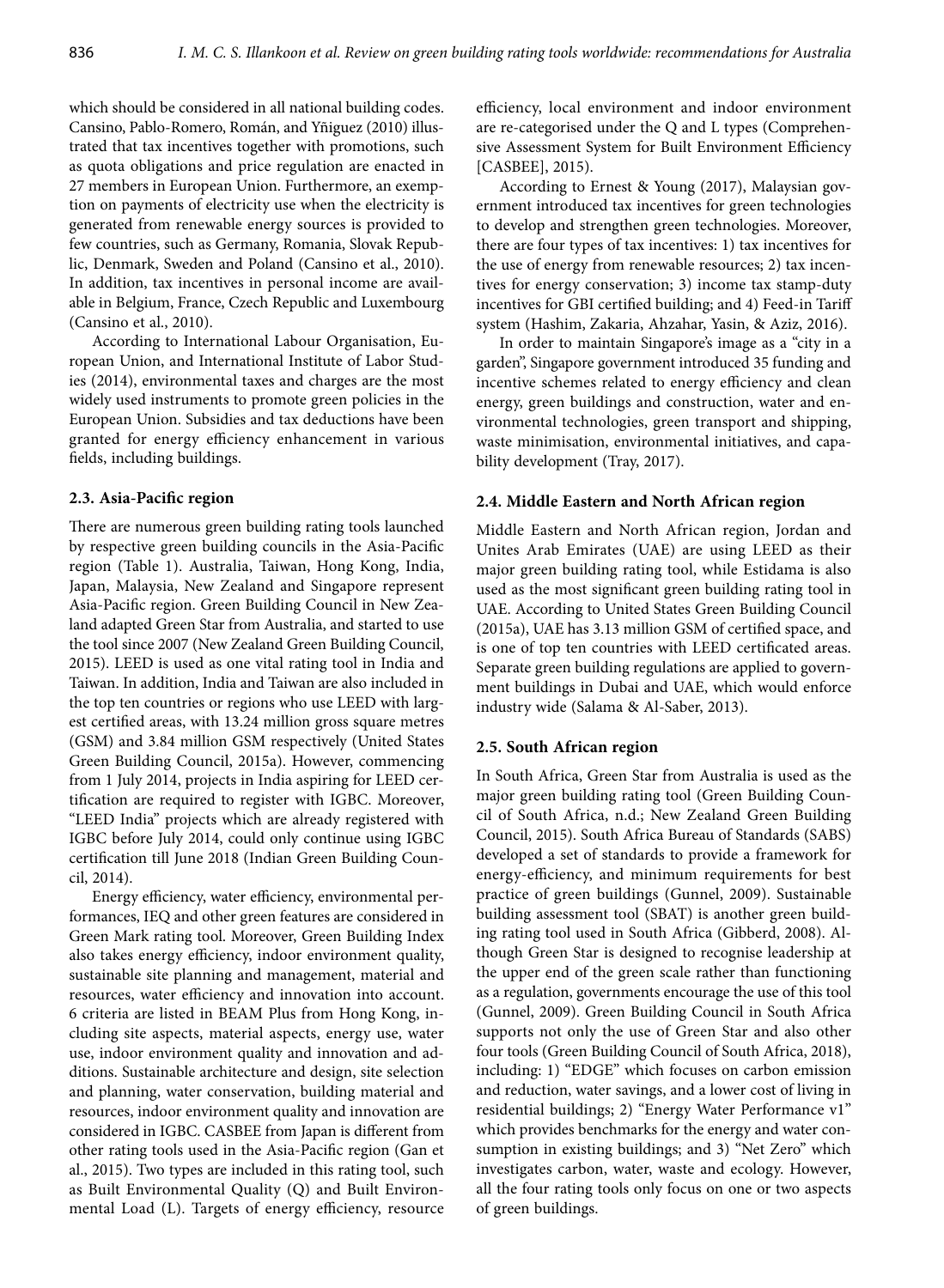### **3. Green building rating tools used in Australia**

There are tools used in the whole Australia and some tools are in certain regions. BASIX is compulsory to be used in New South Wales (NSW) for residential buildings, and NatHERS is used to evaluate thermal efficiency. Furthermore, use of NABERS and BASIX could help to obtain credit points in Green Star. These tools investigate the performance of buildings from various perspectives. For example, BASIX only focuses on residential buildings. Table 2 provides descriptions and Table 3 lists the different criteria addressed by different tools, and further introduces the uses, applications and phases of life cycle for each tool.

According to Table 3, most of these tools focus on material use, water and energy consumptions, and indoor environment quality. The assessment tools are mostly focusing on only one criterion, and rating tools usually focus on more than one criterion. However, tools such as NABERS concentrate on the performance of buildings. Tools such as Green Star investigate buildings from design perspective. There are few assessment tools observe the cost of these buildings (Table 3). All the rating tools except Green Star could be applied to separate ratings. Green Star considers all the criteria instead of focusing on sole perspective. Noise in the indoor environment quality is failed to be considered by the majority of rating tools. In addition, none of the rating tools take cost into consideration (refer Table 3).

According to GBCA (2015b), there are 663 green star certified projects in New South Wales, 13 in northern Territory, 514 in Victoria, 205 in Western Australia, 127 in South Australia, 27 in Tasmania and 367 in Queensland during October 2018. From 2004 to 2008, there were 124 projects certified in Green Star and there were 333 certified projects during last 12 months (GBCA, 2015b).

| Tool                                                     | Description                                                                                                                                                                                                                                                                                                                                                                                                                                                                                                                                                                                                                                                                                                     | Reference                                                                                                                                                                                                                                |
|----------------------------------------------------------|-----------------------------------------------------------------------------------------------------------------------------------------------------------------------------------------------------------------------------------------------------------------------------------------------------------------------------------------------------------------------------------------------------------------------------------------------------------------------------------------------------------------------------------------------------------------------------------------------------------------------------------------------------------------------------------------------------------------|------------------------------------------------------------------------------------------------------------------------------------------------------------------------------------------------------------------------------------------|
| AccuRate                                                 | - Provides the benchmark for accrediting other software for use with the Shiel, Aynsley, Moghtaderi, and<br>Building Codes of Australia requirements.<br>- Allows for the physiological cooling effect of air movement, and the latest Berry and Marker (2015)<br>developments in international simulation techniques.                                                                                                                                                                                                                                                                                                                                                                                          | Page (2017)<br>Seo et al. (2005)                                                                                                                                                                                                         |
| <b>BASIX</b><br>(Building<br>sustainability<br>index)    | - BASIX was introduced 1st July, 2004 by the New South Wales (NSW)<br>Government as a sustainable planning measure to be undertaken in Australia.<br>- Implemented under environmental planning and assessment regulations<br>2000 and environmental planning policy 2004 and applies to all residential<br>dwelling types.<br>The BASIX is a web-based assessment tool analyzing data relating to the<br>design of the proposed dwelling and determines how this scores against water<br>and energy targets.                                                                                                                                                                                                   | NSW Department of Planing and<br>Environment (2013, 2017)<br>Eroksuz and Rahman (2010)<br>Van der Sterren, Rahman,<br>Shrestha, Barker, and Ryan (2009)<br>Anderson (2006)<br>Vijayan and Kumar (2005)                                   |
| <b>BERS</b> (Building<br><b>Energy Rating</b><br>Scheme) | Is a computer program and a powerful tool that is initially used to simulate<br>and analyze the thermal performance of Australian houses in climates ranging<br>from Alpine to tropical.<br>- Was accredited for use for energy ratings for NatHERS from 1st May 2016.                                                                                                                                                                                                                                                                                                                                                                                                                                          | Nationwide House Energy Rating<br>Scheme (NatHERS) (2017)<br>Energy Inspection (2017)<br>Seo et al. (2005)                                                                                                                               |
| Ecospecifier                                             | - Is an online database on environmentally preferable materials from glues to<br>carpets to workstation fabrics which was launched in October 2003.<br>- Ecospecifier aims to provide guidance and hard data in a form that's easy to<br>use by designers and architects.<br>- The service is also designed to allow close integration with designers and<br>architects using the new Green Star rating system.                                                                                                                                                                                                                                                                                                 | EcoSpecifier Global (2017)<br>Verghese and Hes (2007)<br>Lewis and Ryan (2006)                                                                                                                                                           |
| FirstRate                                                | - FirstRate interactive is a tool with graphic user interface that enables designers<br>and thermal performance assessors to generate energy ratings for a home by<br>tracing over floor plans.<br>The software integrates the AccuRate calculation engine to estimate the<br>annual heating and cooling energy and can be used to rate an existing design<br>or as an interactive tool to optimise the design beyond compliance.<br>It is used by the majority of industry to rate the energy efficiency compliance of<br>residential dwellings to the 6-star standard under the National Construction<br>Code of Australia (NCC).<br>- Tool generates ratings based on the NatHERS 0-10 star scale for homes. | Whaley, O'Leary, and Al-Saedi<br>(2017)<br>Victoria State Government<br>(2017a, 2017b)<br>Crawford, Bartak, Stephan, and<br>Jensen (2015, 2016)<br>Aldawi and Alam (2016)<br>Alam and Ham (2014)<br>Mansoury and Tabatabaiefar<br>(2014) |
| Green Star                                               | Green Building Council of Australia (GBCA) was launched in 2002 as a<br>national not-for-profit organisation focusing on the development sustainable<br>property industry in Australia. In 2003, GBCA launched its green building<br>rating system as "Green Star".<br>- It includes four green building rating tools for Design and As Built, Interiors,<br>Communities and Performances and also it assesses the sustainability of<br>projects at all stages of life cycle.                                                                                                                                                                                                                                   | GBCA (2015a, 2015b)<br>Illankoon, Tam, and Le (2016a)<br>Illankoon, Tam, Le, and Shen<br>(2016b)<br>Seo (2002)                                                                                                                           |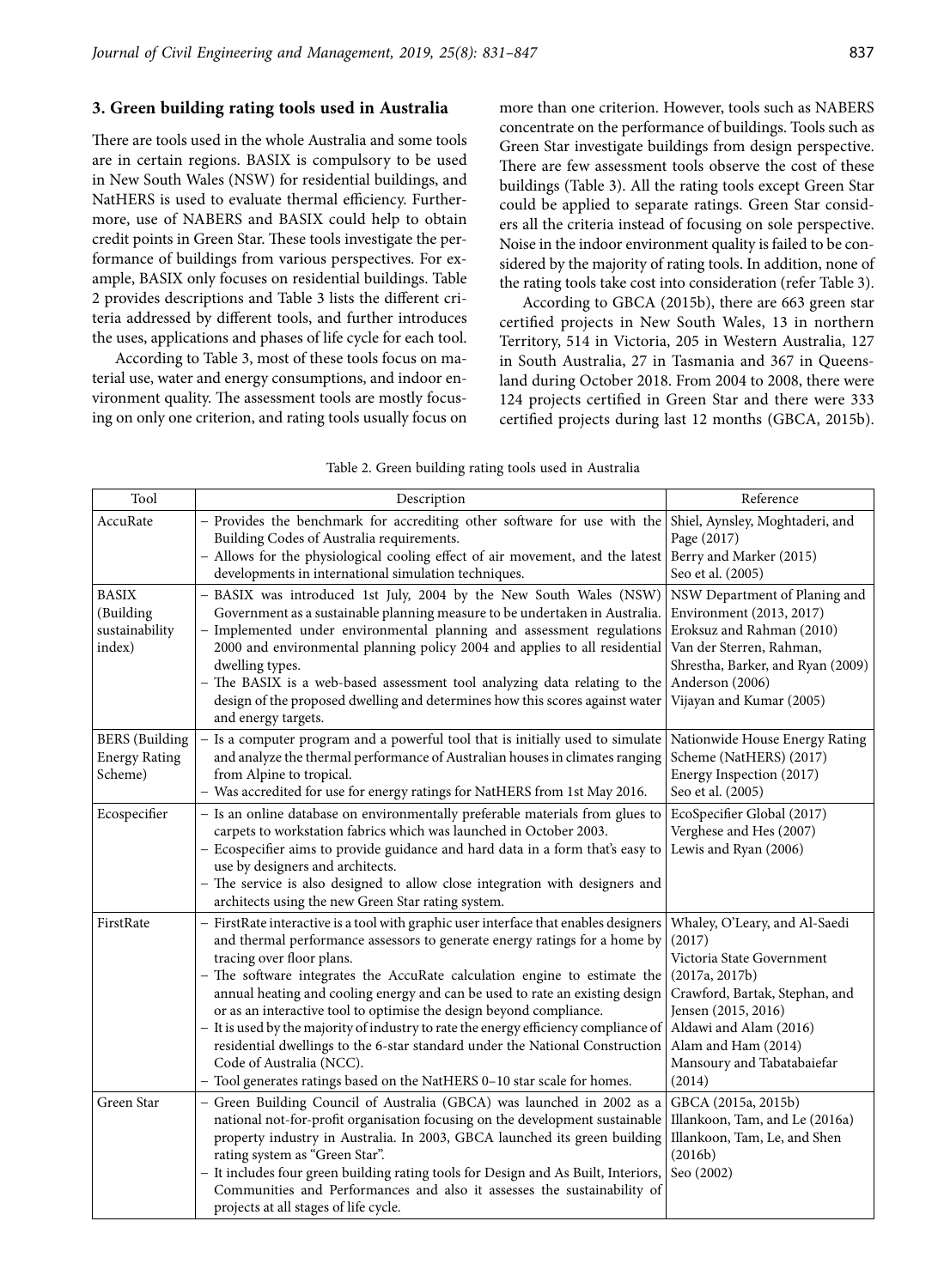|  |  | End of Table 2 |  |
|--|--|----------------|--|
|--|--|----------------|--|

| Tool             | Description                                                                                              | Reference                      |
|------------------|----------------------------------------------------------------------------------------------------------|--------------------------------|
| <b>NABERS</b>    | - NABERS is a collection of separate tools, each of which calculates and rates Office of Environment and |                                |
| (National        | the performance of an existing building (or part of one) on a particular Heritage, Government of         |                                |
| Australian Built | environmental indicator at a certain point in time.                                                      | Australia (2016)               |
| Environment      | - Can be undertaken individually (for example, a company may decide to rate                              | Mitchell (2010)                |
| Rating System)   | its building only in energy and water), and they are not combined into an                                | Hertzsch, Heywood, Piechowski, |
|                  | overall rating.                                                                                          | and Rowe (2011)                |
|                  | - NABERS incorporates the tool formerly known as the Australian Building                                 | Baird (2009)                   |
|                  | Greenhouse Rating tool (ABGR), now known as NABERS Energy, for offices,                                  | Bannister (2005)               |
|                  | developed in 1999 by the NSW Sustainable Energy Development Authority.                                   | Watson, Mitchell, and Jones    |
|                  | ABGR became part of the NABERS suite of tools in 2008 and has since been                                 | (2004)                         |
|                  | expanded to include water, waste, and indoor environment ratings and to                                  |                                |
|                  | cover a range of building types.                                                                         |                                |
| <b>NatHERS</b>   | - NatHERS provides Australian homes with a star rating out of ten based on an                            | Department of the Environment  |
| (Nationwide)     | estimate of a home's potential (heating and cooling) energy use.                                         | and Energy, Government of      |
| House Energy     | - Provides a "measuring tape" for energy efficiency.                                                     | Australia (2017b)              |
| Rating Scheme)   | - Administered by the Department of the Environment and Energy on behalf of Shiel et al. (2017)          |                                |
|                  | the states and territories of Australia.                                                                 | Whaley et al. (2017)           |
|                  | - NatHERS accredits BERS and FirstRate software for the assessment of energy                             | O'Leary, Belusko, Whaley, and  |
|                  | loads and when rating houses.                                                                            | Bruno (2016)                   |
|                  |                                                                                                          | Berry and Marker (2015)        |
|                  |                                                                                                          | Graham (2003)                  |

Table 3. Detailed evaluation of green building assessment and rating tools used in Australia

|                                                                                     |          |                                       |          |              |                          |                          |                          | Criteria                 |                          |               |                    |                                         |      |
|-------------------------------------------------------------------------------------|----------|---------------------------------------|----------|--------------|--------------------------|--------------------------|--------------------------|--------------------------|--------------------------|---------------|--------------------|-----------------------------------------|------|
| Tool                                                                                | End Use  | Applications                          | Phase*   | Energy       | Land                     | Water                    | Material                 | Environmental<br>loading | Air<br>EQ                | Thermal<br>EQ | Visual<br>-1<br>EQ | Noise<br>$\mathsf I$<br>$\overline{BC}$ | Cost |
| AccuRate                                                                            | Building | Residential building                  | D, O & M | $\checkmark$ | $\equiv$                 | $\equiv$                 | Ξ.                       | $\overline{\phantom{0}}$ | $\equiv$                 | $\checkmark$  | $\equiv$           | $\equiv$                                | $-$  |
| <b>BASIX</b>                                                                        | Building | Residential building                  | P and D  | $\checkmark$ | ✓                        | $\checkmark$             | ✓                        | ✓                        | $\checkmark$             | $\checkmark$  | ✓                  | $\overline{\phantom{0}}$                |      |
| <b>BERS</b> (Building Energy<br>Rating Scheme)                                      | Building | Residential building                  | D, O & M | $\checkmark$ |                          |                          | $\overline{\phantom{0}}$ |                          | $\overline{\phantom{0}}$ | $\checkmark$  | $\equiv$           |                                         |      |
| Ecospecifier                                                                        | Material | Building material                     | D, O & M | $\checkmark$ | ✓                        | $\checkmark$             | $\checkmark$             | $\checkmark$             | $\equiv$                 | ✓             | $\equiv$           | $\overline{\phantom{0}}$                |      |
| FirstRate                                                                           | Building | Residential building                  | D, O & M | $\checkmark$ |                          | $\equiv$                 | $\overline{\phantom{0}}$ | ÷,                       | $\overline{\phantom{0}}$ | ✓             | $\equiv$           | $\equiv$                                |      |
| Green Star                                                                          | Building | <b>Buildings</b>                      | D, O & M | $\checkmark$ | ✓                        | $\checkmark$             | $\checkmark$             | $\checkmark$             | ✓                        | $\checkmark$  | ✓                  | $\checkmark$                            |      |
| <b>NABERS</b> (National<br>Australian Built<br><b>Environment Rating</b><br>System) | Building | Commercial & residential<br>buildings | O & M    | ✓            | $\equiv$                 | $\checkmark$             | $\checkmark$             | $\checkmark$             | ✓                        | $\checkmark$  | $\checkmark$       | $\checkmark$                            |      |
| NatHERS (Nationwide<br>House Energy Rating<br>Scheme)                               | Building | Residential building                  | D, O & M | ✓            | $\overline{\phantom{0}}$ | $\overline{\phantom{0}}$ | $\overline{\phantom{a}}$ |                          | $\overline{\phantom{a}}$ | $\checkmark$  | $\equiv$           | $\overline{\phantom{0}}$                |      |

*Note*: \* P – Planning; D – Design; O & M – Operation and Maintenance; EoL – End-of-life.

This fact illustrates significant uptake of Green Star during the last few years and its diffusion across different states. According to GBCA (2015b), 58% of certified buildings are office building, 22% are office interiors. Educational buildings constitute up to 11%. Therefore, there might be increasing demands for the office buildings to be certified in Australia.

Tax breaks for green building programme were expected to be introduced to promote green building development across Australia. However, this program was scrapped, because of limited federal budget during 2012– 2013 (GBCA, 2012). In Australia, tariff schemes, such as gross-feed-in-tariff scheme, a net-feed-in-tariff scheme and a buy-back scheme were enacted to encourage use of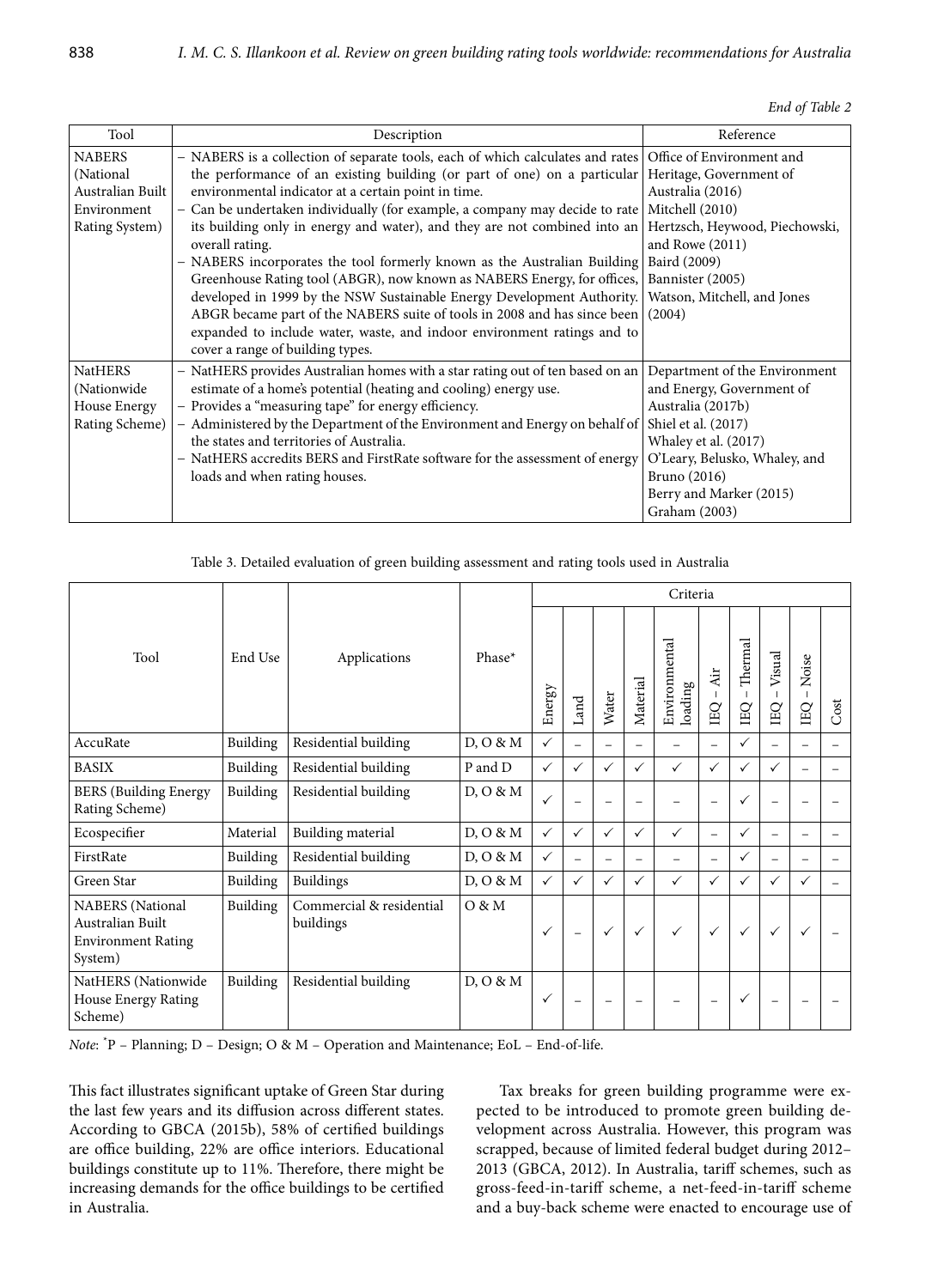renewable energies (Tam, Le, Zeng, Wang, & Illankoon, 2017). In addition, a solar credit scheme was initiated by the authority to support household owners with additional financial benefits for installing renewable energy systems (Tam et al., 2017). Moreover, governmental fundings amounting to \$2.1 million (GST exclusive) were provided for programme from 2014 to 2016 to encouage installation of renewable energy systems (solar photovoltaic panels or a solar hot water system only) in existing buildings (Department of the Environment and Energy, Government of Australia, 2017a).

### **4. Findings and discussion**

This study identified various green building rating tools and incentives in five regions. In addition, green building rating tools in Australia are discussed in this study. Table 4 represents criteria of each rating tools discussed in this study.

Based on Table 4, certain aspects are considered by most of the rating tools. The key criteria such as energy and water consumption, sustainable sites, material, waste and pollution, management, and IEQ are mentioned by all the listed rating tools. However, there are differences in different rating tools. For example, the criterion on "environmental performance" covers up a wide range of aspects in Green Mark. Basically, it includes several subcategories, covering sustainable construction, sustainable products, refrigerant management and greenery provision. All the sub-categories are related to environmentally friendly materials, resources and sustainable usage of sites. Energy efficiency is significantly considered in Green Mark. Illankoon, Tam, Le, and Shen (2017) mentioned that 49.73% of credit points on energy related criteria are allowed in Green Mark. According to Kamaruzzaman, Lou, Zainon, Mohamed Zaid, and Wong (2016), the main reason to the focus on energy is the expected energy hike in the future. Therefore, the reason to the concentration on "Energy" credits by most of the green rating tools is that these credits are promoted by international organizations, representing global concerns (Doan et al., 2017).

LEED also focuses on energy criteria (refer Table 4). Based on a comparison among BREEAM, BEAM Plus and CASBEE, LEED was found to be the most stringent and relatively less flexible in its assessment criteria in terms of energy use (Lee, 2012). Mattoni et al. (2018) reported that green building rating procedures aimed at reduction of energy consumption in the recent years. Despite of the stringent criteria, actual consumption of LEED certified buildings are comparable to BREEAM and BEAM Plus (Lee, 2012). In Australia, energy use is also the focus of Green Star. Green Star allocates 24 credits out of 100 on energy. In addition, no minimum requirements are developed as conditional requirements on energy (GBCA, 2015b). However, there are conditional requirements on energy in LEED and BREEAM, but developers are required to satisfy these requirements to obtain a certification. This

aspect is not in the Green Star. Therefore, in Australia, a green certification could be obtained without meeting all the basic criteria. Based on previous literatures, construction industry in Australia has contributed a large amount of GHG (Department of the Environment and Energy, Government of Australia, 2017c). One of the reasons could be a lack of minimum criteria in Green Star rating tool. Although Green Star Design and As Built rating tool allocate 20% of their credits on GHG emissions, reduction of GHG emission is not mandatory. Furthermore, a green building could still be certified without achievement of requirements on GHG reduction. Therefore, it is possible to obtain a green certification by achieving only two or three criteria out of eight. However, it is not the case in LEED and BREEAM, because they are mandatory. Therefore, there is a need to consider all the criteria holistically in Green Star when certifying Buildings.to. Development of a green rating tool which covers all the criteria is urgent.

There is a concern in sick building syndrome in Japan (Nakayama & Morimoto, 2009). Therefore, CASBEE focuses more on IEQ criteria. 17% of the credits are allocated to IEQ in Green Star (GBCA, 2015b). According to the survey conducted in Standing Committee on Public Works [NSW] (2001), 48% respondents experienced eight symptoms of sick building syndrome with moderate frequently. Therefore, Australia should focus on tools such as CASBEE for further improvements.

Some criteria, such as regional priority in LEED, lifecycle approach service and life-planning in BREEAM are not adopted in Green Star. According to Illankoon, Tam, and Le (2018), it is necessary to investigate life-cycle cost and regard it as a solution to first cost premium of green buildings in Australia. Therefore, life-cycle cost approach can be included in green building assessment if this aspect is included in Australian green building rating tools such as Green Star. Costs in evaluating buildings are considered in none of the rating tools in Australia (Table 3). Based on previous literature, initial cost is one of the main concerns in green building development (Davis Langdon, 2007; Hwang & Tan, 2012; Illankoon et al., 2016b; J.-L. Kim, Greene, & S. Kim, 2014; Zhang, Platten, & Shen, 2011). Therefore, ignorant of cost considerations in the green building rating tools would hinder the development of green buildings. If costs could be given attentions in the initial stages, development in green buildings might be enabled and the industry could find approaches to achieve a lower cost. Consequently, the first cost premium for green buildings would decrease as well. Software, such as GaBi, enables the life-cycle cost calculations for green buildings. These tools should be promoted. Additionally, criteria on cost should be introduced to green certification tools. Therefore, developers could consider cost as a part of green buildings evaluation, which would provide fruitful solutions to initial cost premium issues. It will be beneficial to develop a system to reward the developers who certify green buildings with a lower initial cost.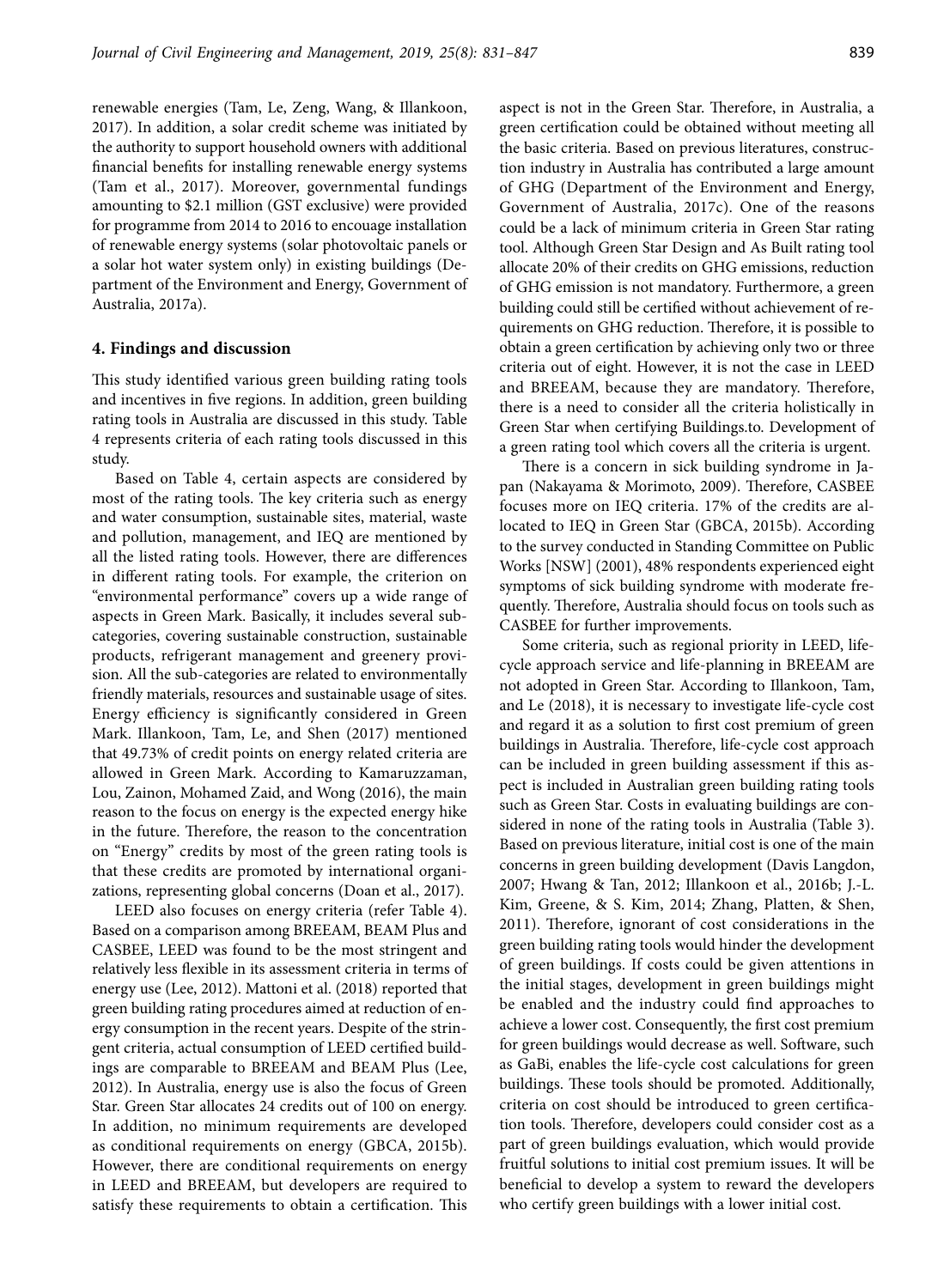| IGBC Rating          |              | Heat island reduction, Non-roof<br>Proximity to building transport<br>Preservation or transplantation<br>Natural topography and<br>Heat island effect<br>Site Preservation<br>Basic amenities<br>vegetation<br>of trees |        | Commissioning Post-installation<br>Enhanced energy efficiency<br>Off-site Renewable energy<br>On-site renewable energy<br>Eco-friendly refrigerants<br>of equipment & systems<br>Energy Metering and<br>Management                                                                                                                                                                                                                              |       | Management of irrigation system<br>Water efficient plumbing fixtures<br>Waste water during construction<br>Rainwater harvesting roof non<br>Wastewater treatment reuse<br>Landscape design<br>Water Metering<br>$_{\rm root}$ |
|----------------------|--------------|-------------------------------------------------------------------------------------------------------------------------------------------------------------------------------------------------------------------------|--------|-------------------------------------------------------------------------------------------------------------------------------------------------------------------------------------------------------------------------------------------------------------------------------------------------------------------------------------------------------------------------------------------------------------------------------------------------|-------|-------------------------------------------------------------------------------------------------------------------------------------------------------------------------------------------------------------------------------|
| <b>BEAM Plus</b>     |              | Microclimate around the building<br>Neighbourhood amenities<br>Landscaping and planters<br>Contaminated land<br>Ecological impact<br>Cultural heritage                                                                  |        | Ventilation system in carparks (EE)<br>Peak electricity demand reduction<br>Lighting system in carparks (EE)<br>Embodied energy in building<br>Reduction of CO <sub>2</sub> emissions/<br>Operation and maintenance<br>Testing and commissioning<br>Energy efficient appliances<br>Metering and monitoring<br>Renewable energy system<br>alternative passive design<br>Air conditioning units<br>Energy efficient layout<br>structural elements |       | Effluent discharge to foul sewers<br>Water efficient appliances<br>Water efficient irrigation<br>Monitoring and control<br>Annual water use<br>Water recycling                                                                |
| Green Building Index | <b>Sites</b> | Brownfield redevelopment<br>Development density<br>Greenery & roof<br>Site selection<br>Environment<br>Management<br>Earthworks                                                                                         | Energy | Enhanced commissioning<br>Sustainable maintenance<br>(Energy related systems)<br>Electrical sub-metering<br>Refrigerants and clean<br>Renewable Energy<br>Minimum energy<br>Lighting zoning<br>commissioning<br>Post occupancy<br><b>EE</b> Verification<br>efficiency (EE)<br>Advanced EE<br>Performance<br>performance<br>agents                                                                                                              | Water | Water efficient irrigation<br>Rain water harvesting<br>Water efficient fittings<br>Stormwater design<br>metering and leak<br>detection system<br>Water recycling                                                              |
| Green Mark           |              | provision<br>Greenery                                                                                                                                                                                                   |        | Building envelope<br>Renewable energy<br>Energy efficient<br>Refrigerants<br>ventilation<br>escalators<br>Lifts and<br>practices<br>Efficient                                                                                                                                                                                                                                                                                                   |       | leakage detection<br>Irrigation system<br>Water usage and<br>and landscaping<br>consumption of<br>Water efficient<br>cooling towers<br>Stormwater<br>fittings<br>Water                                                        |
| BREEAM               |              | Proximity to amenities<br>Ecological value of site<br>Enhancing site ecology<br>Long term impact on<br><b>Building footprint</b><br>and protection<br>Site selection<br>bio diversity                                   |        | Impact of refrigerants<br>Low and zero carbon<br>Energy efficient cold<br>Energy monitoring<br>Energy efficiency<br>External lighting<br>Energy efficient<br>Energy efficient<br>technologies<br>equipment<br>transport<br>storage                                                                                                                                                                                                              |       | Surface water runoff<br>Water leak detection<br>Water consumption<br>Water monitoring<br>and prevention<br>Water efficient<br>Water quality<br>equipment                                                                      |
| LEED                 |              | Heat island reduction<br>Surrounding density<br>High priority sites<br>Protect or restore<br>and diverse use<br>Site assessment<br>Sensitive land<br>Open space<br>protection<br>habitat                                |        | Enhanced refrigerant<br>Demand response<br>Optimized energy<br>Renewable energy<br>Advanced energy<br>Green power and<br>commissioning<br>carbon offsets<br>management<br>performance<br>Enhanced<br>metering                                                                                                                                                                                                                                   |       | Cooling tower water<br>Outdoor water use<br>Indoor water use<br>Water metering<br>management<br>Rainwater<br>reduction<br>reduction<br>use                                                                                    |
| Green Star           |              | Ecological Value<br>Sustainable Sites<br>Light Pollution<br>Heat Island<br>Effect                                                                                                                                       |        | Greenhouse Gas<br>Peak Electricity<br>Metering and<br>Monitoring<br>Refrigerant<br>Emissions<br>Reduction<br>Demand<br>Impacts                                                                                                                                                                                                                                                                                                                  |       | Potable Water<br>Stormwater                                                                                                                                                                                                   |

Table 4. Assessment criteria of various green building rating tools Table 4. Assessment criteria of various green building rating tools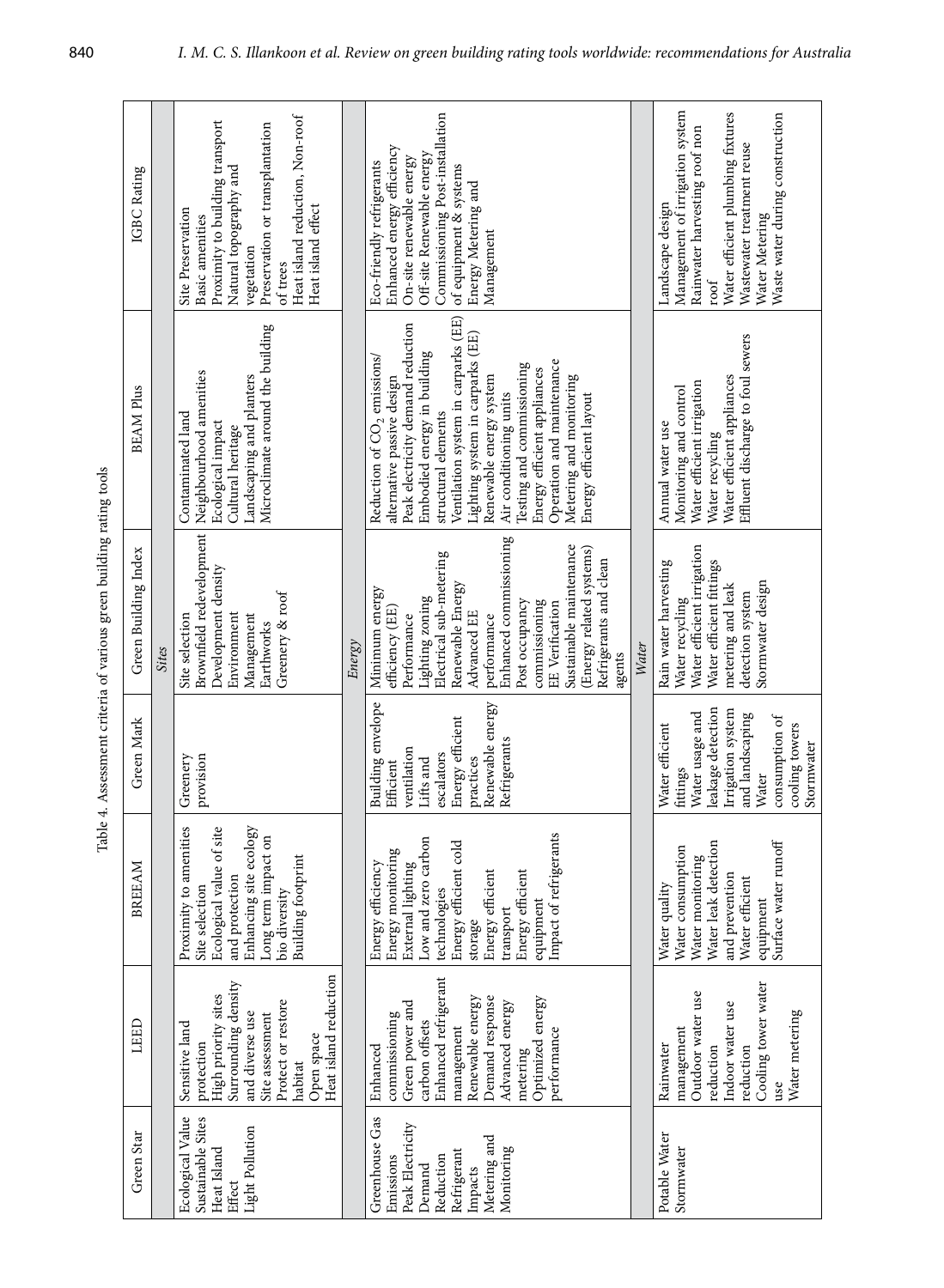| Continue of Table 4 | IGBC Rating          |   | Minimum indoor and outdoor<br>Occupant wellbeing facilities<br>IAQ Management during<br>Low emitting material<br>$CO2$ Monitoring<br>Outdoor views<br>construction<br>Daylighting<br><b>IAQ</b> testing<br>pollutants                                                                                                                                                                                                                                                                                                                                                                                                                     |           | Use of certified green building<br>Sustainable building materials<br>material                                                                                                                                                                              |
|---------------------|----------------------|---|-------------------------------------------------------------------------------------------------------------------------------------------------------------------------------------------------------------------------------------------------------------------------------------------------------------------------------------------------------------------------------------------------------------------------------------------------------------------------------------------------------------------------------------------------------------------------------------------------------------------------------------------|-----------|------------------------------------------------------------------------------------------------------------------------------------------------------------------------------------------------------------------------------------------------------------|
|                     | <b>BEAM Plus</b>     |   | Interior lighting in areas normally<br>Thermal comfort in AC premises<br>Access for persons with disability<br>Outdoor sources of air pollution<br>Construction IAQ Management<br>Indoor sources of air pollution<br>Thermal comfort in naturally<br>Ventilation in common areas<br>Interior lighting in areas not<br>Biological contamination<br>Plumbing and drainage<br>Background ventilation<br>increased ventilation<br>Localised ventilation<br>normally occupied<br>Background noise<br>ventilated spaces<br>Indoor vibration<br>IAQ in carparks<br>Natural lighting<br>Room acoustics<br>Noise isolation<br>occupied<br>Security |           | Modular and standardised Design<br>Regionally manufactured material<br>Adaptability and deconstruction<br>Ozone depleting substances<br>Rapidly renewable material<br>Sustainable forest product<br>Recycled material<br>Building re-use<br>Prefabrication |
|                     | Green Building Index | П | Post occupancy comfort<br>Air change effectiveness<br>Environmental Tobacco<br>monitoring and control<br>IAQ before and during<br>High frequency ballast<br>Electric lighting levels<br>Daylight glare control<br>Indoor Air pollutants<br>Internal noise levels<br>Mould prevention<br>Thermal comfort<br>Carbon dioxide<br>Minimum IAQ<br>Smoke Control<br>External views<br>performance<br>Daylighting<br>occupancy<br>survey                                                                                                                                                                                                          | Materials | Recycled content material<br>Material reuse and<br>Sustainable timber<br>Regional material<br>selection                                                                                                                                                    |
|                     | Green Mark           |   | IAQ Management<br>Artificial lighting<br>Thermal comfort<br>High frequency<br>common areas<br>Ventilation in<br>Ventilation in<br>Daylighting<br>Noise level<br>Indoor air<br>pollutants<br>carparks<br>ballast                                                                                                                                                                                                                                                                                                                                                                                                                           |           | construction<br>Sustainable<br>Sustainable<br>products                                                                                                                                                                                                     |
|                     | BREEAM               |   | Acoustic performance<br>Indoor air quality<br>Noise attenuation<br>Thermal comfort<br>Visual comfort                                                                                                                                                                                                                                                                                                                                                                                                                                                                                                                                      |           | Responsible sourcing of<br>Speculative floor and<br>Recycled aggregates<br>Life Cycle Impacts<br>ceiling finishes<br>Designing for<br>robustness<br>Insulation<br>material                                                                                 |
|                     | LEED                 |   | Low emitting material<br>Acoustic performance<br>Enhanced indoor air<br>Management plan<br>Construction IAQ<br>Indoor air quality<br>Thermal comfort<br>quality strategies<br>Interior lighting<br>Quality views<br>assessment<br>Daylight                                                                                                                                                                                                                                                                                                                                                                                                |           | Material ingredients<br>product declaration<br>Building life cycle<br>impact reduction<br>Sourcing of raw<br>Environmental<br>materia                                                                                                                      |
|                     | Green Star           |   | Indoor Pollutants<br>Visual Comfort<br>Indoor Air<br>Comfort<br>Acoustic<br>Comfort<br>Lighting<br>Comfort<br>Thermal<br>Quality                                                                                                                                                                                                                                                                                                                                                                                                                                                                                                          |           | and Demolition<br>Construction<br>Responsible<br>Sustainable<br>Life Cycle<br>Materials<br>Products<br>Building<br>Impacts<br>Waste                                                                                                                        |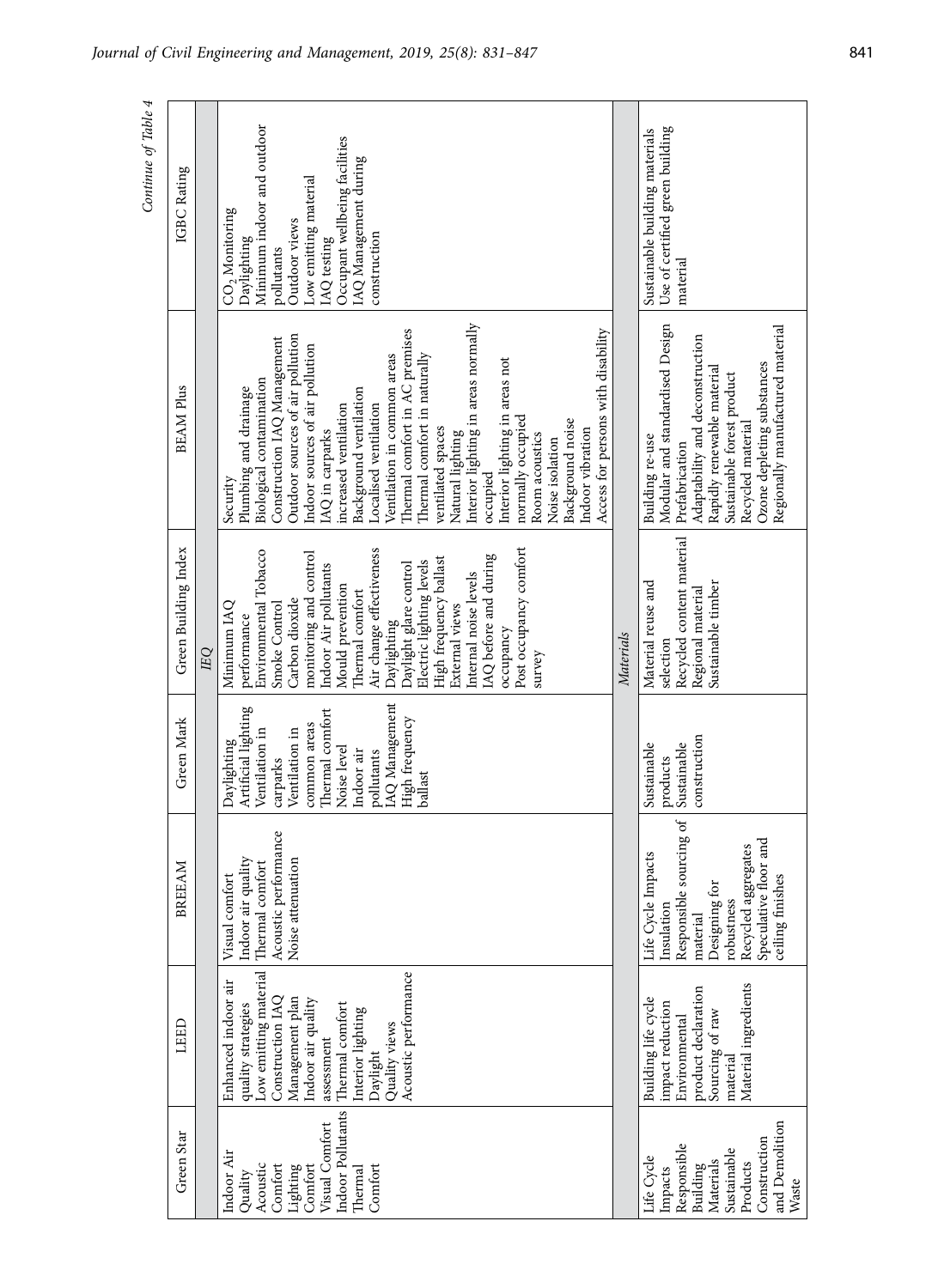| End of Table 4 |                      |            |                                                                                                                                                                                                                   |                   |                                                                                                                                                                                                                                           |       |                                                                                                                                                             |
|----------------|----------------------|------------|-------------------------------------------------------------------------------------------------------------------------------------------------------------------------------------------------------------------|-------------------|-------------------------------------------------------------------------------------------------------------------------------------------------------------------------------------------------------------------------------------------|-------|-------------------------------------------------------------------------------------------------------------------------------------------------------------|
|                | IGBC Rating          |            | Green building guidelines<br>Accredited professional                                                                                                                                                              |                   | Outdoor light pollution reduction<br>Organise waste Management,<br>Handling of waste materials<br>Low emitting vehicles<br>During construction<br>post occupancy                                                                          |       | Optimisation in structural design<br>basic facilities for construction<br>Integrated Design approach<br>Passive architecture<br>Universal design<br>workers |
|                | <b>BEAM Plus</b>     |            | Environmental Management Plan                                                                                                                                                                                     |                   | Air pollution during construction<br>Construction waste reduction<br>Demolition waste reduction<br>Noise during construction<br>Waste disposal facilities<br>Water pollution during<br>Local transport<br>Light pollution<br>construction |       | Neighbourhood daylight access<br>Site design appraisal<br>Amenity features                                                                                  |
|                | Green Building Index | Management | Building user manual<br>Accredited facilitator                                                                                                                                                                    | Waste & pollution | Storage and collection of<br>Public transport access<br>Green vehicle priority<br>Construction waste<br>Parking capacity<br>management<br>recyclables                                                                                     | Other | Workers' site amenities                                                                                                                                     |
|                | Green Mark           |            | Environmental<br>Management<br>Practice                                                                                                                                                                           |                   | Green transport                                                                                                                                                                                                                           |       |                                                                                                                                                             |
|                | BREEAM               |            | construction practices<br>LCC and service life<br>Construction site<br>procurement<br>participation<br>Responsible<br>Stakeholder<br>Sustainable<br>planning<br>impacts                                           |                   | Maximum car parking<br>Reduce light pollution<br>Alternative modes of<br>Construction waste<br>Operational waste<br>Public transport<br>$\rm{NO_x}$ emission<br>management<br>accessibility<br>Travel plan<br>transport<br>capacity       |       | Safe access<br>Hazards                                                                                                                                      |
|                | LEED                 |            | LEED accredited<br>professional                                                                                                                                                                                   |                   | Demolition Waste<br>Construction and<br>Reduced parking<br>Access to quality<br><b>Bicycle facilities</b><br>Light pollution<br>Green vehicles<br>footprint<br>$transit$                                                                  |       | Integrative process<br>Regional priority                                                                                                                    |
|                | Green Star           |            | Commitment to<br>Commissioning<br>Adaptation and<br>Environmental<br>Construction<br>Management<br>Performance<br>Information<br>and Tuning<br>Professional<br>Accredited<br>Green Star<br>Resilience<br>Building |                   | Operational<br>Sustainable<br>Transport<br>Waste                                                                                                                                                                                          |       | Microbial<br>Control                                                                                                                                        |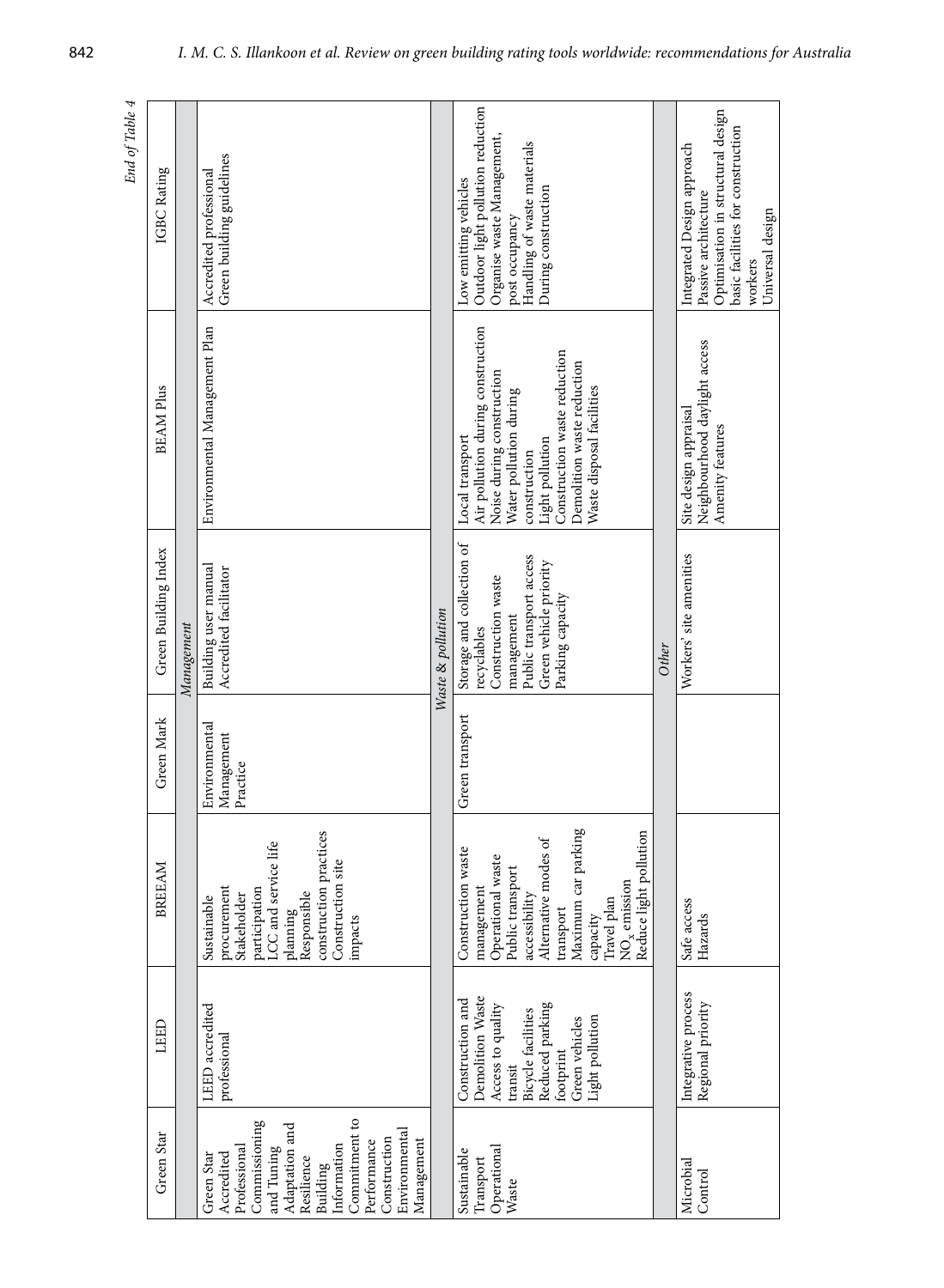There are two major types of green building tools: (1) assessment tools; and (2) rating tools. Assessment tools are used to make a choice among different alternative options, and rating tools could provide an indication to the public. There are many green building rating tools worldwide. LEED and BREEAM are the most widely used rating tools. Criteria such as energy and water consumption, indoor environment quality, land use and waste are listed in these rating tools. Green Star from Australia also follows a similar pattern about the key criteria. Some assessment tools focus on either one or two criteria separately (Table 3). This is similar to most of the green building rating tools, except Green star.

There are different incentives provided by governments to encourage development of green buildings in different regions. Tax incentives are provided in American, European and certain parts of Asia-Pacific region. In certain European countries, there are green tax incentives in personal income. In other European countries and many countries or regions in Asia and South Africa, practices of green buildings had been developed. Provision of incentives is well practiced (Olubunmi, Xia, & Skitmore, 2016). In addition, there are incentives on excise duties. However, there are fewer attempts on incentives in Australia. Furthermore, the focus of most available incentives is on renewable energy, but other criteria are not considered. Governmental funding is provided on the renewable energy and solar power. Moreover, incentives in European and Asian regions are widespread. Based on the previous literatures, tax incentives are considered as one of the successful factors to develop a successful green building market (Cansino et al., 2010; Hashim et al., 2016). However, effective incentive schemes are not available in Australia. Therefore, Australia should develop a tax incentive scheme. Olubunmi et al. (2016) stated that green building incentives are important in promoting green buildings. Furthermore, incentives on excise duties are also recommended. In terms of effectiveness, both external and internal incentives are important to promote green building, although it is unclear which one is more effective (Olubunmi et al., 2016). In most of the regions, many incentives are provided (Section 2). However, minimum incentives are provided by Australian government.

European and American countries have many regulations on constructing buildings. In the United States, it is mandatory to obtain a LEED or similar certification. In addition, support from governments is essential, because it would encourage developers to promote green building. However, such governmental support is not available in Australia. Although there are few requirements from State governments, there is no legal requirement to adapt green building features in building construction. According to Olubunmi et al. (2016), it is essential to enforce green building incentives and to establish proper government regulations. According to Olubunmi et al. (2016), there are limited resources to invest in green buildings, because of a lack of enforceable mechanism in developed and developing countries. There are no government regulations on green buildings (Section 3). If the diffusion of green buildings across Australia could be considered, majority of the green certified projects are from NSW (Section 3). Furthermore, NABERS certification in NSW is mandatory (Table 2).

In Australia, there are various assessment tools and rating tools. However, there is a lack of integration among these tools. Different State governments have different policies and various requirements in the use of these tools. Tools, such as NatHERS and BASIX are supported by state governments. Therefore, it is necessary to implement a policy to integrate various policies and requirements of different state governments in Australia. Based on main policies, each state government could implement plans to suit the requirements. Therefore, each state could equally contribute to the green building development. Green building requirements to building codes should be implemented as a mandatory requirement. Moreover, government could mandate a minimum green certification for new developments. These requirements could be extended to private building projects.

### **Conclusions**

This study investigated various green building rating tools and incentive schemes around the world. In addition, green building rating tools and incentives in Australia were compared with tools used in other regions of the world. There are some differences between green building rating tools in Australia and other regions or countries: 1) there is a lack of mandatory criteria in Green Star used in Australia compared with LEED and BREEAM. Certification of green buildings could be obtained without achieving all the key criteria; 2) there is a lack of regulations and incentives to promote green buildings in Australia. Five different regions had adopted tax incentives, government mandates and incentives on excise duties to support green buildings. Based on the comparison, certain developments on green buildings could be promoted in Australia. Australia needs to develop governmental policies and regulations on green buildings, provide incentives to green building development, and enrich criteria in rating tools by adding costs. This paper could provide guidance to organisations such as Green building Council of Australia on the further development of in green building tools. In addition, State governments and federal governments in Australia could realize the necessity to promote tax incentives to encourage green building development. Furthermore, governing bodies should further consider a holistic approach to integrate policies.

#### **Acknowledgements**

The authors wish to acknowledge the financial support from the Australian Research Council (ARC), Australian Government (No: DP150101015 and DP190100559).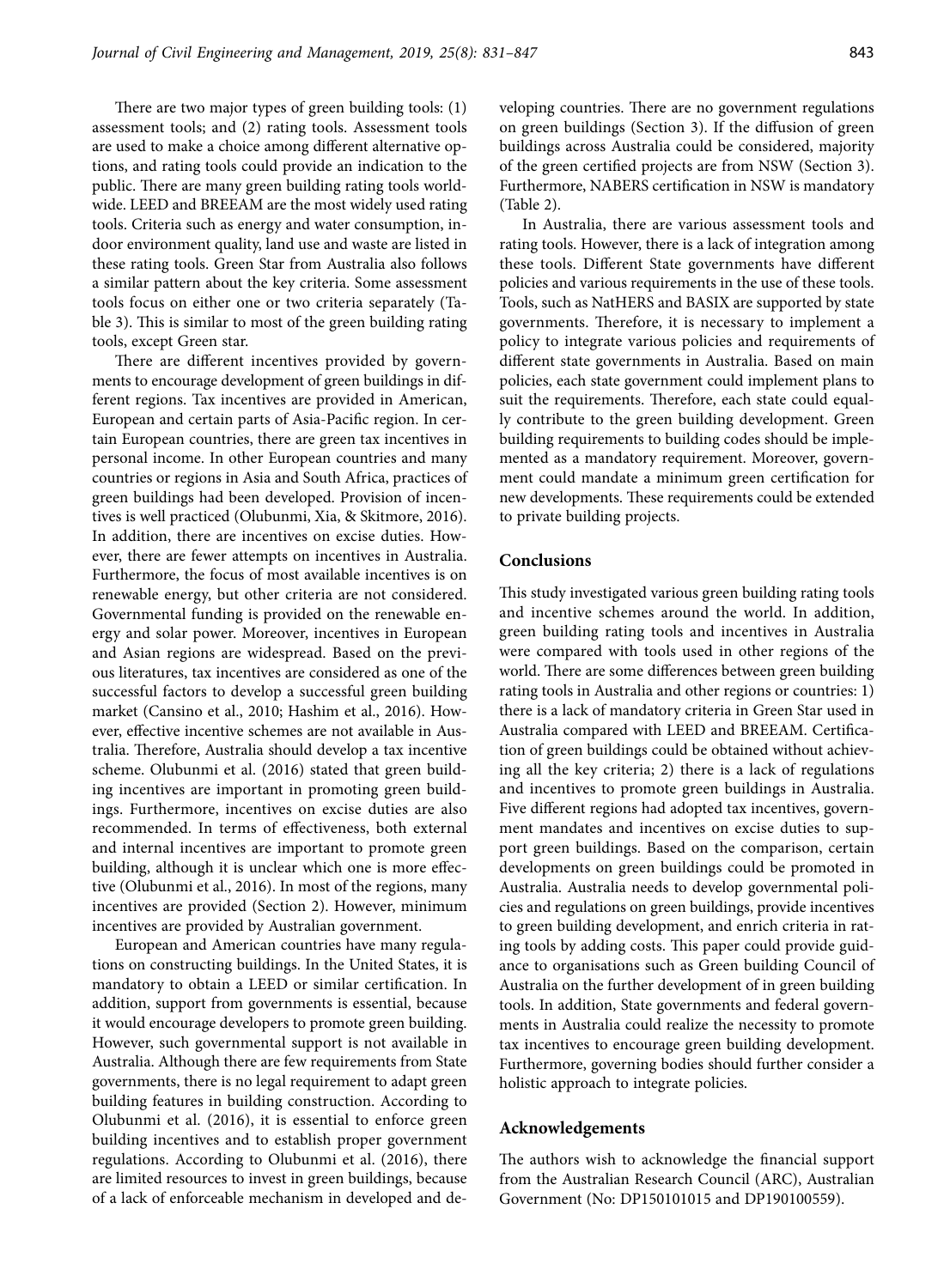# **References**

- Alam, J., & Ham, J. (2014). Towards a BIM-based energy rating system. In *Proceedings of the 19th International Conference on Computer-Aided Architectural Design Research in Asia: Rethinking Comprehensive Design: Speculative Counterculture*, Kyoto, Japan.
- Aldawi, F., & Alam, F. (2016). Residential building wall systems: Energy efficiency and carbon footprint. In *Thermofluid Modeling for Energy Efficiency Applications* (Chapter 8, pp. 169-196). https://doi.org/10.1016/B978-0-12-802397-6.00008-7
- Anderson, J. M. (2006). Integrating recycled water into urban water supply solutions. *Desalination*, *187*(1), 1-9. https://doi.org/10.1016/j.desal.2005.04.062
- Asdrubali, F., Baldinelli, G., Bianchi, F., & Sambuco, S. (2015). A comparison between environmental sustainability rating systems LEED and ITACA for residential buildings. *Building and Environment*, *86*, 98-108.

https://doi.org/10.1016/j.buildenv.2015.01.001

- Awadh, O. (2017). Sustainability and green building rating systems: LEED, BREEAM, GSAS and Estidama critical analysis. *Journal of Building Engineering*, *11*, 25-29. https://doi.org/10.1016/j.jobe.2017.03.010
- Baird, G. (2009). Incorporating user performance criteria into building sustainability rating tools (BSRTs) for buildings in operation. *Sustainability*, *1*(4), 1069-1086. https://doi.org/10.3390/su1041069
- Bannister, P. (2005, 15-18 August). The ABGR validation protocol for computer simulations. In *Proceedings of the 9th International IBPSA Conference*, Montreal, Canada.
- Baumann, H., Boons, F., & Bragd, A. (2002). Mapping the green product development field: engineering, policy and business perspectives. *Journal of Cleaner Production*, *10*(5), 409-425. https://doi.org/10.1016/S0959-6526(02)00015-X
- Berry, S., & Marker, T. (2015). Australia's Nationwide House Energy Rating Scheme: the scientific basis for the next generation of tools. *International Journal of Sustainable Building Technology and Urban Development*, *6*(2), 90-102. https://doi.org/10.1080/2093761X.2015.1025451
- Brilhante, O., & Skinner, J. (2015). *Review of incentive mechanisms used by European municipalities to promote sustainable housing*. Roterdame, Netherlands.
- Building Research Establishment Environment Assessment Method (BREEAM). (2015). *What is BREEAM?* Retrieved from http://www.breeam.org/
- Cansino, J. M., Pablo-Romero, M. d. P., Román, R., & Yñiguez, R. (2010). Tax incentives to promote green electricity: An overview of EU-27 countries. *Energy Policy*, *38*(10), 6000-6008. https://doi.org/10.1016/j.enpol.2010.05.055
- Comprehensive Assessment System for Built Environment Efficiency (CASBEE). (2015). *An overview of CASBEE*. Retrieved from <http://www.ibec.or.jp/CASBEE/english/overviewE.htm>
- Chan, E. H. W., Qian, Q. K., & Lam, P. T. I. (2009). The market for green building in developed Asian cities –the perspectives of building designers. *Energy Policy*, *37*(8), 3061-3070. https://doi.org/10.1016/j.enpol.2009.03.057
- Cole, R. (2005). Building environmental assessment methods: redefining intentions and roles. *Building Research* & *Information*, *33*(5), 455-467. https://doi.org/10.1080/09613210500219063
- Cole, R., & Larsson, N. K. (1999). GBC'98 and GBTool: background. *Building Research* & *Information*, *27*(4-5), 221-229. https://doi.org/10.1080/096132199369345
- Crawford, R. H., Bartak, E., Stephan, A., & Jensen, C. A. (2015). Does current policy on building energy efficiency reduce a building's life cycle energy demand? In *49th International Conference of the Architectural Science Association "Living and Learning: Research for a Better Built Environment"*, Melbourne, Australia.
- Crawford, R. H., Bartak, E. L., Stephan, A., & Jensen, C. A. (2016). Evaluating the life cycle energy benefits of energy efficiency regulations for buildings. *Renewable and Sustainable Energy Reviews*, *63*, 435-451. https://doi.org/10.1016/j.rser.2016.05.061
- Crawley, D., & Aho, I. (1999). Building environmental assessment methods: applications and development trends. *Building Research* & *Information*, *27*(4-5), 300-308. https://doi.org/10.1080/096132199369417
- Crookes, D., & de Wit, M. (2002). Environmental economic valuation and its application in environmental assessment: an evaluation of the status quo with reference to South Africa. *Impact Assessment and Project Appraisal*, *20*(2), 127-134. https://doi.org/10.3152/147154602781766753
- Davis Langdon. (2007). *The cost and benefits of acheiving green buildings*. Retrieved from [http://www.usgbc.org/Docs/Ar](http://www.usgbc.org/Docs/Archive/General/Docs2583.pdf)[chive/General/Docs2583.pdf](http://www.usgbc.org/Docs/Archive/General/Docs2583.pdf)
- Department of the Environment and Energy, Government of Australia. (2017a). *Solar towns*. Retrieved from [http://www.](http://www.environment.gov.au/climate-change/renewable-energy/solar-towns
) [environment.gov.au/climate-change/renewable-energy/solar](http://www.environment.gov.au/climate-change/renewable-energy/solar-towns
)[towns](http://www.environment.gov.au/climate-change/renewable-energy/solar-towns
)
- Department of the Environment and Energy, Government of Australia. (2017b). *Nationwide House Energy Rating Scheme*  (*NatHERS*). Retrieved from http://www.nathers.gov.au/
- Department of the Environment and Energy, Government of Australia. (2017c). *Australia's 7th National communication on climate change*. Retrieved from [http://unfccc.int/files/nation](http://unfccc.int/files/national_reports/national_communications_and_biennial_reports/application/pdf/024851_australia-nc7-br3-1-aus_natcom_7_br_3_final.pdf
)[al\\_reports/national\\_communications\\_and\\_biennial\\_reports/](http://unfccc.int/files/national_reports/national_communications_and_biennial_reports/application/pdf/024851_australia-nc7-br3-1-aus_natcom_7_br_3_final.pdf
) [application/pdf/024851\\_australia-nc7-br3-1-aus\\_natcom\\_7\\_](http://unfccc.int/files/national_reports/national_communications_and_biennial_reports/application/pdf/024851_australia-nc7-br3-1-aus_natcom_7_br_3_final.pdf
) [br\\_3\\_final.pdf](http://unfccc.int/files/national_reports/national_communications_and_biennial_reports/application/pdf/024851_australia-nc7-br3-1-aus_natcom_7_br_3_final.pdf
)
- Ding, G. K. C. (2008). Sustainable construction The role of environmental assessment tools. *Journal of Environmental Management*, *86*(3), 451-464. https://doi.org/10.1016/j.jenvman.2006.12.025
- Doan, D. T., Ghaffarianhoseini, A., Naismith, N., Zhang, T., Ghaffarianhoseini, A., & Tookey, J. (2017). A critical comparison of green building rating systems. *Building and Environment*, *123*, 243-260. https://doi.org/10.1016/j.buildenv.2017.07.007
- DuPlessis, C. (2007). A strategic framework for sustainable construction in developing countries. *Construction Management and Economics*, *25*(1), 67-76.
	- https://doi.org/10.1080/01446190600601313
- EcoSpecifier Global. (2017). *Welcome to Ecospecifier Global*. Retrieved from http://www.ecospecifier.com.au/
- Eichholtz, P., Kok, N., & Quigley, J. M. (2010). The economics of green building. *Review of Economics and Statistics*, *95*(1), 50-63. https://doi.org/10.1162/REST\_a\_00291
- Energy Inspection. (2017). *About our software*. Retrieved from http://www.energyinspection.com.au/about/
- Ernest & Young. (2017). *Tax incentives in Asia Pacific*. Retrieved from [http://www.ey.com/sg/en/services/tax/ey-tax-incen](http://www.ey.com/sg/en/services/tax/ey-tax-incentives-in-asia-pacific-malaysia)[tives-in-asia-pacific-malaysia](http://www.ey.com/sg/en/services/tax/ey-tax-incentives-in-asia-pacific-malaysia)
- Ernst & Young Global Limited, & Green Building Council Brazil. (2013). *Sustainable buildings in Brazil*. Retrieved from http://gbcbrasil.org.br/sistema/docsMembros/ 1311141211060000005990.pdf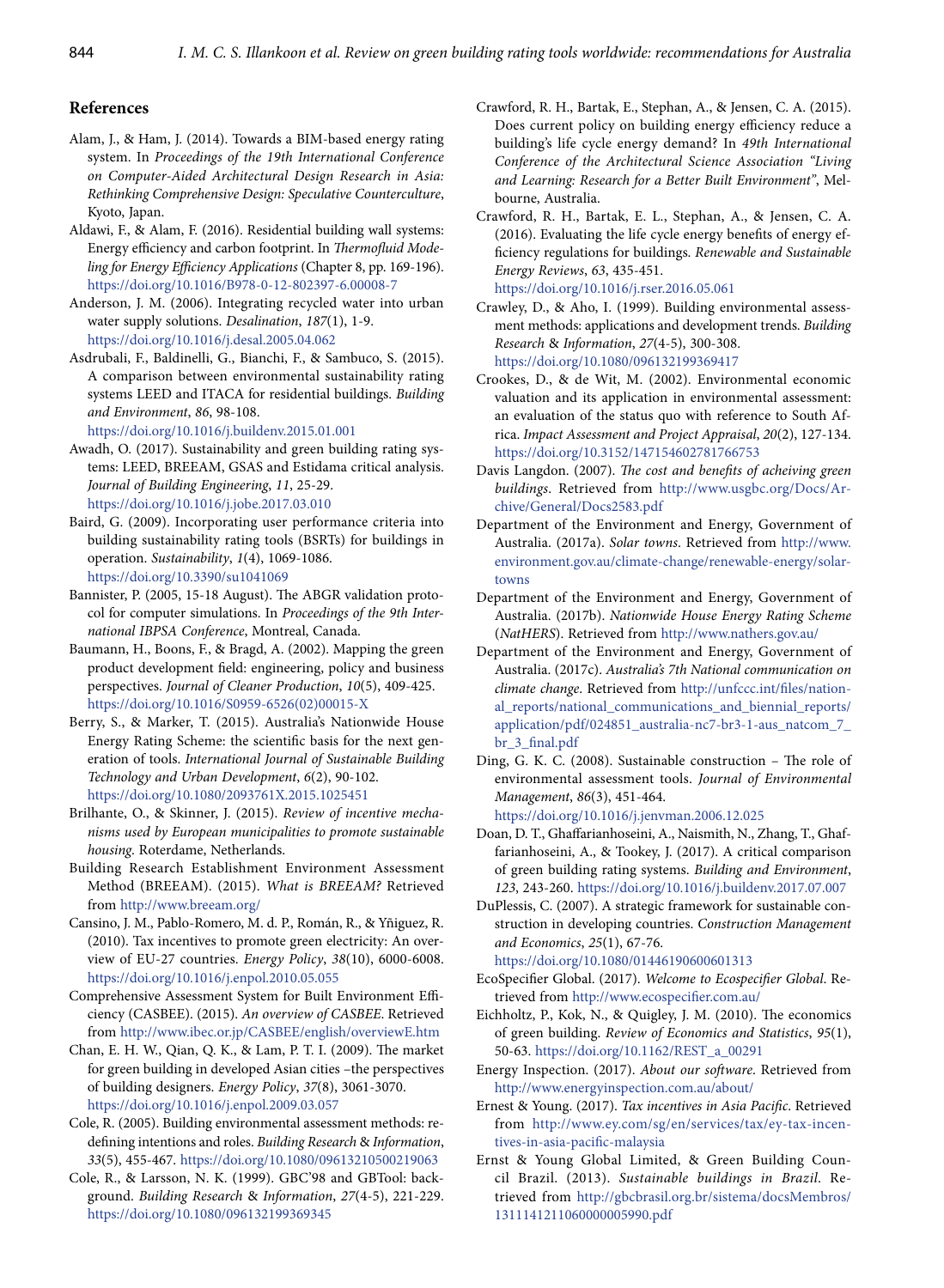- Eroksuz, E., & Rahman, A. (2010). Rainwater tanks in multi-unit buildings: A case study for three Australian cities. *Resources*, *Conservation and Recycling*, *54*(12), 1449-1452. https://doi.org/10.1016/j.resconrec.2010.06.010
- European Information Service Commission. (2012). *Construction sector overview in the UK*. Retrieved from [http://www.](http://www.prismenvironment.eu/reports_prism/UK_PRISM_Environment_Report_EN.pdf) [prismenvironment.eu/reports\\_prism/UK\\_PRISM\\_Environ](http://www.prismenvironment.eu/reports_prism/UK_PRISM_Environment_Report_EN.pdf)[ment\\_Report\\_EN.pdf](http://www.prismenvironment.eu/reports_prism/UK_PRISM_Environment_Report_EN.pdf)
- Fenner, R. A., & Ryce, T. (2008). A comparative analysis of two building rating systems. Part 1: Evaluation. *Engineering Sustainability*, *161*(1), 55-63. https://doi.org/10.1680/ensu.2008.161.1.55
- Forsberg, A., & Von Malmborg, F. (2004). Tools for environmental assessment of the built environment. *Building and Environment*, *39*(2), 223-228.
	- https://doi.org/10.1016/j.buildenv.2003.09.004
- Gan, X., Zuo, J., Ye, K., Skitmore, M., & Xiong, B. (2015). Why sustainable construction? Why not? An owner's perspective. *Habitat International*, *47*, 61-68. https://doi.org/10.1016/j.habitatint.2015.01.005
- Geng, S., Wang, Y., Zuo, J., Zhou, Z., Du, H., & Mao, G. (2017). Building life cycle assessment research: A review by bibliometric analysis. *Renewable and Sustainable Energy Reviews*, *76*, 176-184. https://doi.org/10.1016/j.rser.2017.03.068
- Gibberd, J. T. (2008, 21-25 September). Sustainable building assessment tool: integrating sustainability into current design and building processes. In *World Sustainable Building Conference*, Melbourne, Australia.
- Gomes, V., Silva, M., Lamberts, R., Takaoka, M. V., & Ilha, M. (2008, 21-25 September). Sustainable building in Brazil. In *World Sustainable Building Conference*, Melbourne, Australia.
- Gowri, K. (2004). Green building rating systems: An overview. *ASHRAE Journal*, *46*(11), 56.
- Graham, P. (2003). The role of environmental performance assessment in Australian building design. *International e-Journal of Construction*, 1-23.
- Green Building Council of Australia (GBCA). (2012). *Financial incentives*. Retrieved from https://www.gbca.org.au/advocacy/ federal/4-financial-incentives4/
- Green Building Council of Australia (GBCA). (2015a). *About GBCA*. Retrieved from http://www.gbca.org.au/about/
- Green Building Council of Australia. (2015b). *Green Star Design and As Built version 1.1*. Retrieved from [https://www.gbca.](https://www.gbca.org.au/green-star/green-star-design-as-built/the-rating-tool/) [org.au/green-star/green-star-design-as-built/the-rating-tool/](https://www.gbca.org.au/green-star/green-star-design-as-built/the-rating-tool/)
- Green Building Council of South Africa. (2018). *We certify*. Retrieved from https://gbcsa.org.za/certify/
- Green Building Council of South Africa. (n.d.). *Green Star SA rating system*. Retrieved from https://www.gbcsa.org.za/ green-star-sa-rating-system/
- Gunnel, K. (2009). *Green building in South Africa: Emerging trends*. Retrieved from [https://www.academia.edu/29569417/](https://www.academia.edu/29569417/Green_Building_in_South_Africa_Emerging_Trends) [Green\\_Building\\_in\\_South\\_Africa\\_Emerging\\_Trends](https://www.academia.edu/29569417/Green_Building_in_South_Africa_Emerging_Trends)
- Haapio, A., & Viitaniemi, P. (2008). A critical review of building environmental assessment tools. *Environmental Impact Assessment Review*, *28*(7), 469-482. https://doi.org/10.1016/j.eiar.2008.01.002
- Hashim, S. Z., Zakaria, i. b., Ahzahar, N., Yasin, M. F., & Aziz, A. H. (2016). Implementation of green building incentives for construction key players in Malaysia. *International Journal of Engineering and Technology*, *8*(2), 1039-1044.
- He, Y., Kvan, T., Liu, M., & Li, B. (2018). How green building rating systems affect designing green. *Building and Environment*, *133*, 19-31. https://doi.org/10.1016/j.buildenv.2018.02.007

Hertzsch, E., Heywood, C., Piechowski, M., & Rowe, A. (2011). Aspects of life cycle investing for sustainable refurbishments in Australia. In *Sustainability in Energy and Buildings* (pp. 201-210). Springer.

https://doi.org/10.1007/978-3-642-17387-5\_21

- Hoffman, A., & Henn, R. (2008). Overcoming the social and psychological barriers to green building. *Organization* & *Environment*, *21*. https://doi.org/10.1177/1086026608326129
- Hwang, B. G., & Tan, J. S. (2012). Green building project management: obstacles and solutions for sustainable development. *Sustainable Development*, *20*(5), 335-349. https://doi.org/10.1002/sd.492
- Illankoon, I. M. C. S., Tam, V. W., & Le, K. N. (2016a). Environmental, economic, and social parameters in international green building rating tools. *Journal of Professional Issues in Engineering Education and Practice*, *143*(2), 05016010. https://doi.org/10.1061/(ASCE)EI.1943-5541.0000313
- Illankoon, I. M. C. S., Tam, V. W. Y., Le, K. N., & Shen, L. (2016b). Cost premium and the life cycle cost of green building implementation in obtaining green star rating in Australia. In *Pacific Association of Quantity Surveyors Congress* (*PAQS*), Christchursh, New Zealand.
- Illankoon, I. M. C. S., Tam, V. W., Le, K. N., & Shen, L. (2017). Key credit criteria among international green building rating tools. *Journal of Cleaner Production*, *164*, 209-220. https://doi.org/10.1016/j.jclepro.2017.06.206
- Illankoon, I. M. C. S., Tam, V. W. Y., & Le, K. N. (2018). Lifecycle cost model for Green Star office buidings in Australia. In *International Conference on Sustainability in Energy and Buildings* (*SEB18*), Gold Coast, Australia.

https://doi.org/10.1007/978-3-030-04293-6\_19

- Indian Green Building Council. (2014). *LEED*. Retrieved from <https://igbc.in/igbc/getSearchPage.htm?pagePath=leed.jsp>
- International Labour Organisation, European Union, & International Institute of Labor Studies. (2014). *Green policies in the EU*. Retrieved from [https://ec.europa.eu/social/BlobServlet?d](https://ec.europa.eu/social/BlobServlet?docId=7246&langId=en
) [ocId=7246&langId=en](https://ec.europa.eu/social/BlobServlet?docId=7246&langId=en
)
- International Standards Organisation [ISO]. (2017). *Building and construction assets – service life planning. Part 5: Life cycle costing*.
- Kamaruzzaman, S. N., Lou, E. C. W., Zainon, N., Mohamed Zaid, N. S., & Wong, P. F. (2016). Environmental assessment schemes for non-domestic building refurbishment in the Malaysian context. *Ecological Indicators*, *69*, 548-558. <https://dx.doi.org/10.1016/j.ecolind.2016.04.031>
- Kim, J.-L., Greene, M., & Kim, S. (2014). Cost comparative analysis of a new green building code for residential project development. *Journal of Construction Engineering and Management*, *140*(5), 05014002.

https://doi.org/10.1061/(ASCE)CO.1943-7862.0000833

- Kohler, N. (1999). The relevance of Green Building Challenge: an observer's perspective. *Building Research and Information*, *27*(4-5), 309-320. <https://doi.org/10.1080/096132199369426>
- Lee, W. L. (2012). Benchmarking energy use of building environmental assessment schemes. *Energy and Buildings*, *45*, 326- 334. <https://dx.doi.org/10.1016/j.enbuild.2011.11.024>
- Lewis, H., & Ryan, C. (2006). *Imaging sustainability*. Melbourne: RMIT Publishing Press.
- Mansoury, B., & Tabatabaiefar, H. (2014). Application of sustainable design principles to increase energy efficiency of existing buildings. *Building Research Journal*, *61*(3), 167-177. https://doi.org/10.2478/brj-2014-0013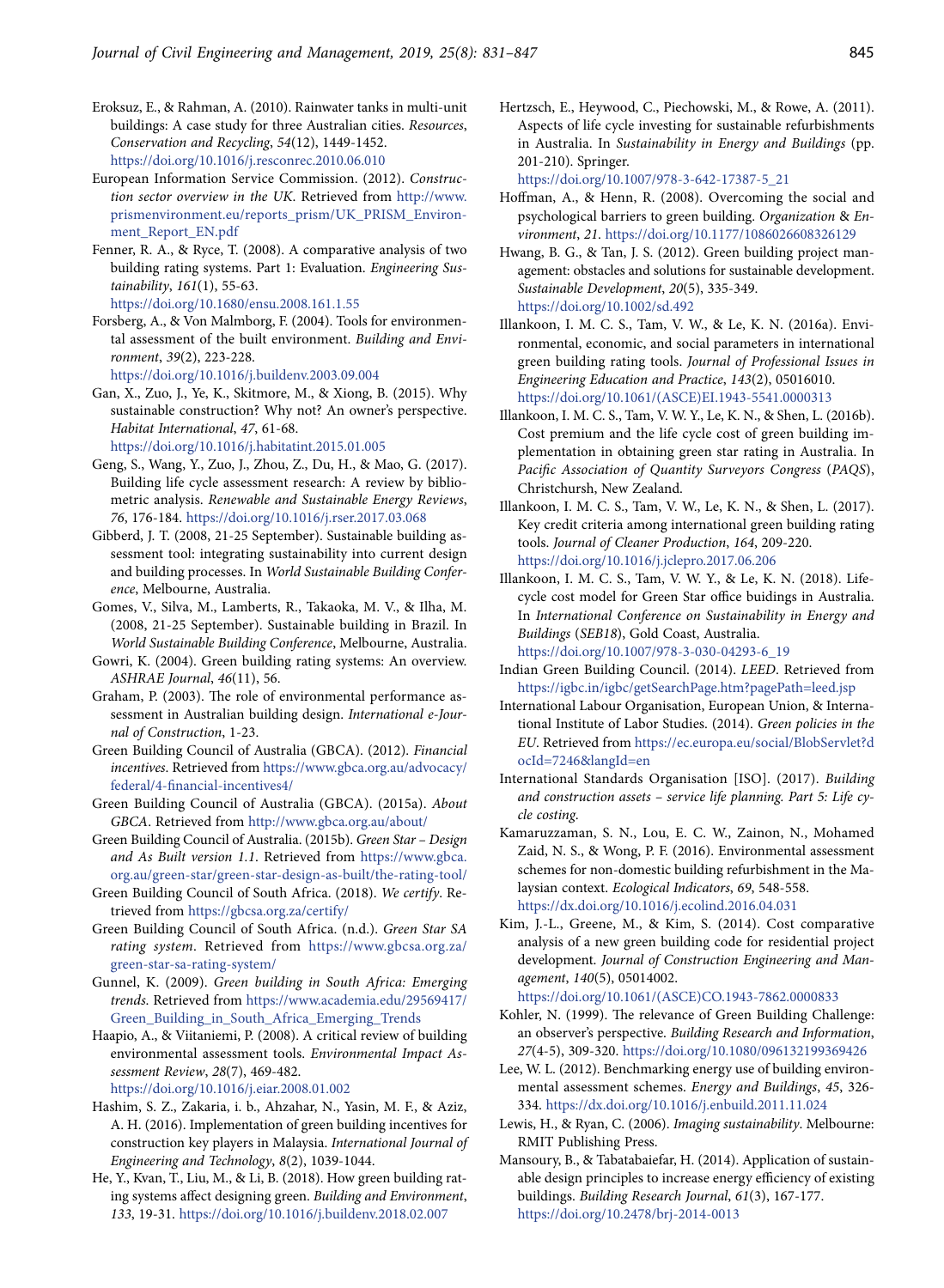- Matisoff, D. C., Noonan, D. S., & Flowers, M. E. (2016). Green buildings: economics and policies. *Review of Environmental Economics and Policy*, *10*(2), 329-346. https://doi.org/10.1093/reep/rew009
- Mattoni, B., Guattari, C., Evangelisti, L., Bisegna, F., Gori, P., & Asdrubali, F. (2018). Critical review and methodological approach to evaluate the differences among international green building rating tools. *Renewable and Sustainable Energy Reviews*, *82*, 950-960. https://doi.org/10.1016/j.rser.2017.09.105
- Mitchell, L. M. (2010). Green Star and NABERS: learning from the Australian experience with green building rating tools. In R. Bose (Ed.), *Energy effifient cities* (pp. 93-130). Washington: The World Bank.
- Nakayama, K., & Morimoto, K. (2009). Risk factor for lifestyle and way of living for symptoms of sick building syndrome: epidemiological survey in Japan. *Japanese Journal of Hygiene*, *64*(3), 689-698. https://doi.org/10.1265/jjh.64.689
- Nationwide House Energy Rating Scheme (NatHERS). (2017). *BERS Pro Accreditation*. Retrieved from [http://www.nathers.](http://www.nathers.gov.au/newsletters/issue-2-june-2016/bers-pro-accreditation) [gov.au/newsletters/issue-2-june-2016/bers-pro-accreditation](http://www.nathers.gov.au/newsletters/issue-2-june-2016/bers-pro-accreditation)
- Ness, B., Urbel-Piirsalu, E., Anderberg, S., & Olsson, L. (2007). Categorising tools for sustainability assessment. *Ecological Economics*, *60*(3), 498-508.

https://doi.org/10.1016/j.ecolecon.2006.07.023

- New Zealand Green Building Council. (2015). *History of Green Star*. Retrieved from [http://www.nzgbc.org.nz/Category?](http://www.nzgbc.org.nz/Category?Action=View&Category_id=293)  [Action=View&Category\\_id=293](http://www.nzgbc.org.nz/Category?Action=View&Category_id=293)
- NSW Department of Planing and Environment. (2013). *Five year outcomes summary: BASIX*. Retrieved from [https://www.](https://www.basix.nsw.gov.au/iframe/images/BASIX_Five_Year_Outcomes_Summary.pdf) [basix.nsw.gov.au/iframe/images/BASIX\\_Five\\_Year\\_Out](https://www.basix.nsw.gov.au/iframe/images/BASIX_Five_Year_Outcomes_Summary.pdf)[comes\\_Summary.pdf](https://www.basix.nsw.gov.au/iframe/images/BASIX_Five_Year_Outcomes_Summary.pdf)
- NSW Department of Planing and Environment. (2017). *About BASIX*. Retrieved from [https://www.planningportal.nsw.gov.](https://www.planningportal.nsw.gov.au/planning-tools/basix) [au/planning-tools/basix](https://www.planningportal.nsw.gov.au/planning-tools/basix)
- O'Leary, T., Belusko, M., Whaley, D., & Bruno, F. (2016). Comparing the energy performance of Australian houses using NatHERS modelling against measured household energy consumption for heating and cooling. *Energy and Buildings*, *119*, 173-182. https://doi.org/10.1016/j.enbuild.2016.03.025
- Office of Environment and Heritage, Government of Australia. (2016). *NABERS*. Retrieved from https://nabers.gov.au/public/webpages/ContentStandard.aspx?module=0&template=3 &include=homeIntro.htm
- Olubunmi, O. A., Xia, P. B., & Skitmore, M. (2016). Green building incentives: A review. *Renewable and Sustainable Energy Reviews*, *59*, 1611-1621.

https://doi.org/10.1016/j.rser.2016.01.028

- Organisation for Economic Co-operation and Development [OECD]. (2015). *Green house gas emmissions*. Retrieved from https://stats.oecd.org/Index.aspx?DataSetCode=AIR\_GHG#
- Pieragostini, C., Mussati, M. C., & Aguirre, P. (2012). On process optimization considering LCA methodology. *Journal of Environmental Management*, *96*(1), 43-54. https://doi.org/10.1016/j.jenvman.2011.10.014
- Rebitzer, G., Ekvall, T., Frischknecht, R., Hunkeler, D., Norris, G., Rydberg, T., Schmidt, W.-P., Suh, S., Weidema, B. P., & Pennington, D. W. (2004). Life cycle assessment: Part 1: Framework, goal and scope definition, inventory analysis, and applications. *Environment International*, *30*(5), 701-720. https://doi.org/10.1016/j.envint.2003.11.005
- Reed, R., Wilkinson, S., Bilos, A., & Schulte, K.-W. (2011). A comparison of international sustainable building tools – An update. In *The 17th Annual Pacific Rim Real Estate Society Conference*, Gold Coast, Australia.
- Reidy, C., Lederwasch, A., & Ison, N. (2011). *Defining zero emission buildings review and recommendations* (Final report). Retrieved from <http://www.asbec.asn.au/research/>
- Saibuatrong, W., Cheroennet, N., & Suwanmanee, U. (2017). Life cycle assessment focusing on the waste management of conventional and bio-based garbage bags. *Journal of Cleaner Production*, *158*, 319-334. https://doi.org/10.1016/j.jclepro.2017.05.006
- Salama, M., & Al-Saber, T. (2013). Imposing green building regulations in Dubai. In *The 29th Annual ARCOM Conference*, Reading, UK.
- Seo, S. (2002). *International review of environmental assessment tools and databases*. Retrieved from https://digitalcollections. qut.edu.au/2001/
- Seo, S., Tucker, S., Ambrose, M., Mitchell, P., & Wang, C. H. (2005). *Technical evaluation of environment assessment tools*  (*PN05.1019*). Retrieved from http://www.ires.nus.edu.sg/davoslist/13.pdf
- Shiel, J. J., Aynsley, R., Moghtaderi, B., & Page, A. (2017). The importance of air movement in warmer temperatures: a novel SET\* house case study. *Architectural Science Review*, *60*(3), 225-238. https://doi.org/10.1080/00038628.2017.1300763
- Standing Committee on Public Works (NSW). (2001). *Sick building syndrome*. Retrieved from https://www.parliament.nsw. gov.au/ladocs/inquiries/2181/5207%20Sick%20Building%20 Syndrome%20Report.pdf
- Suzer, O. (2015). A comparative review of environmental concern prioritization: LEED vs other major certification systems. *Journal of Environmental Management*, *154*, 266-283. https://doi.org/10.1016/j.jenvman.2015.02.029
- Tam, V. W. Y., Le, K. N., Zeng, S. X., Wang, X., & Illankoon, I. M. C. S. (2017). Regenerative practice of using photovoltaic solar systems for residential dwellings: An empirical study in Australia. *Renewable and Sustainable Energy Reviews*, *75*, 1-10. https://doi.org/10.1016/j.rser.2016.10.040
- Tray, E. (2017). 2015 *Guide to Singapore Government funding and incentives for the environment*. Retrieved from [http://www.](http://www.greenfuture.sg/2015/02/16/2015-guide-to-singapore-government-funding-and-incentives-for-the-environment/#8230) [greenfuture.sg/2015/02/16/2015-guide-to-singapore-govern](http://www.greenfuture.sg/2015/02/16/2015-guide-to-singapore-government-funding-and-incentives-for-the-environment/#8230)[ment-funding-and-incentives-for-the-environment/#8230](http://www.greenfuture.sg/2015/02/16/2015-guide-to-singapore-government-funding-and-incentives-for-the-environment/#8230)
- United Nations. (2004). United Nations Environment Programme. Sustainable consumption and production. In *8th International High-Level Seminar on Sustainable Consumption and Production*, Monterrey, Mexico.
- United States Green Building Council. (2007). *Making the business case for high performance green buildings*. Retrieved from [http://www.usgbc.org/Docs/Member\\_Resource\\_Docs/mak](http://www.usgbc.org/Docs/Member_Resource_Docs/makingthebusinesscase.pdf)[ingthebusinesscase.pdf](http://www.usgbc.org/Docs/Member_Resource_Docs/makingthebusinesscase.pdf)
- United States Green Building Council. (2015a). *International rankings of top 10 countries for LEED green building*. Retrieved from [https://www.usgbc.org/articles/us-green-build](https://www.usgbc.org/articles/us-green-building-council-announces-top-10-countries-and-regions-leed-green-building)[ing-council-announces-top-10-countries-and-regions-leed](https://www.usgbc.org/articles/us-green-building-council-announces-top-10-countries-and-regions-leed-green-building)[green-building](https://www.usgbc.org/articles/us-green-building-council-announces-top-10-countries-and-regions-leed-green-building)
- United States Green Building Council. (2015b). *LEED*. Retrieved from http://www.usgbc.org/
- United States Green Building Council. (2015c). *LEED digital marketing brochure*. Retrieved from http://leed.usgbc.org/
- United States Green Building Council Research Committee. (2008). *A national green building research agenda*. Retrieved from [http://www.usgbc.org/resources/national-green-build](http://www.usgbc.org/resources/national-green-building-research-agenda)[ing-research-agenda](http://www.usgbc.org/resources/national-green-building-research-agenda)
- Van der Sterren, M., Rahman, A., Shrestha, S., Barker, G., & Ryan, G. (2009). An overview of on-site retention and detention policies for urban stormwater management in the Greater Western Sydney Region in Australia. *Water International*, *34*(3), 362-372. https://doi.org/10.1080/02508060903115175